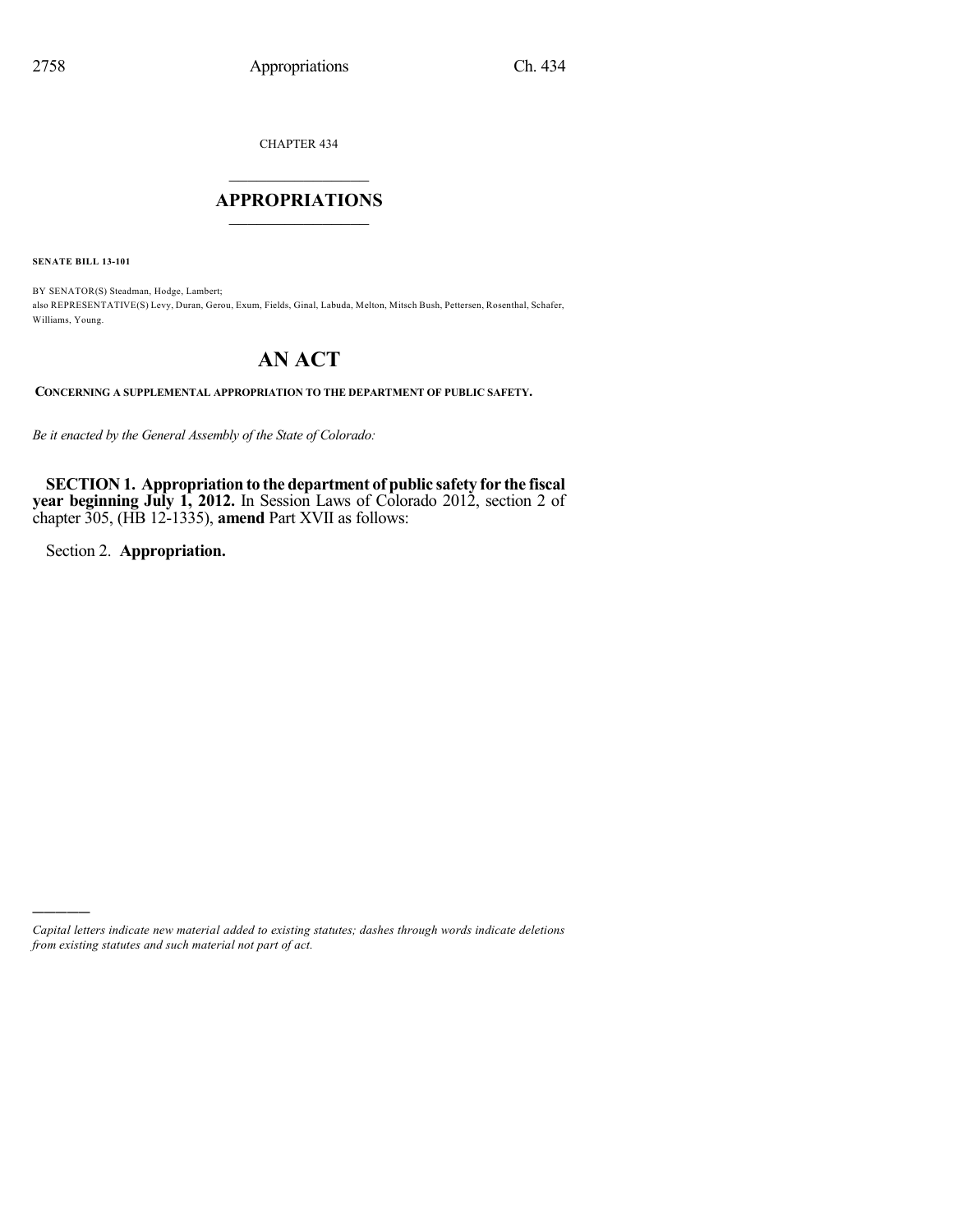|                 |       |                | APPROPRIATION FROM |              |                       |                |  |  |  |  |  |
|-----------------|-------|----------------|--------------------|--------------|-----------------------|----------------|--|--|--|--|--|
|                 |       |                |                    |              |                       |                |  |  |  |  |  |
| ITEM &          | TOTAL | <b>GENERAL</b> | GENERAL            | CASH         | <b>REAPPROPRIATED</b> | <b>FEDERAL</b> |  |  |  |  |  |
| <b>SUBTOTAL</b> |       | <b>FUND</b>    | <b>FUND</b>        | <b>FUNDS</b> | <b>FUNDS</b>          | <b>FUNDS</b>   |  |  |  |  |  |
|                 |       |                | <b>EXEMPT</b>      |              |                       |                |  |  |  |  |  |
|                 |       |                |                    |              |                       |                |  |  |  |  |  |

# **PART XVII DEPARTMENT OF PUBLIC SAFETY**

## **(1) EXECUTIVE DIRECTOR'S OFFICE**

| (A) Administration       |           |           |                          |                   |              |
|--------------------------|-----------|-----------|--------------------------|-------------------|--------------|
| <b>Personal Services</b> | 2,269,953 |           |                          | $2,269,953^a$     |              |
|                          |           |           |                          | $(27.7$ FTE)      |              |
| Health, Life, and Dental | 9,670,931 | 1,576,210 | $6,929,526$ <sup>b</sup> | $673,613$ °       | 491,582(I)   |
|                          | 9,672,220 |           |                          | $674,902^{\circ}$ |              |
| Short-term Disability    | 148,118   | 27,698    | $102,625^{\rm b}$        | $12,314^{\circ}$  | 5,481(I)     |
|                          | 148,142   |           |                          | $12,338^{\circ}$  |              |
| S.B. 04-257              |           |           |                          |                   |              |
| Amortization             |           |           |                          |                   |              |
| Equalization             |           |           |                          |                   |              |
| Disbursement             | 2,672,967 | 495,541   | 1,856,708 <sup>b</sup>   | $221,637$ °       | $99,081$ (I) |
|                          | 2,673,401 |           |                          | $222,071$ °       |              |
|                          |           |           |                          |                   |              |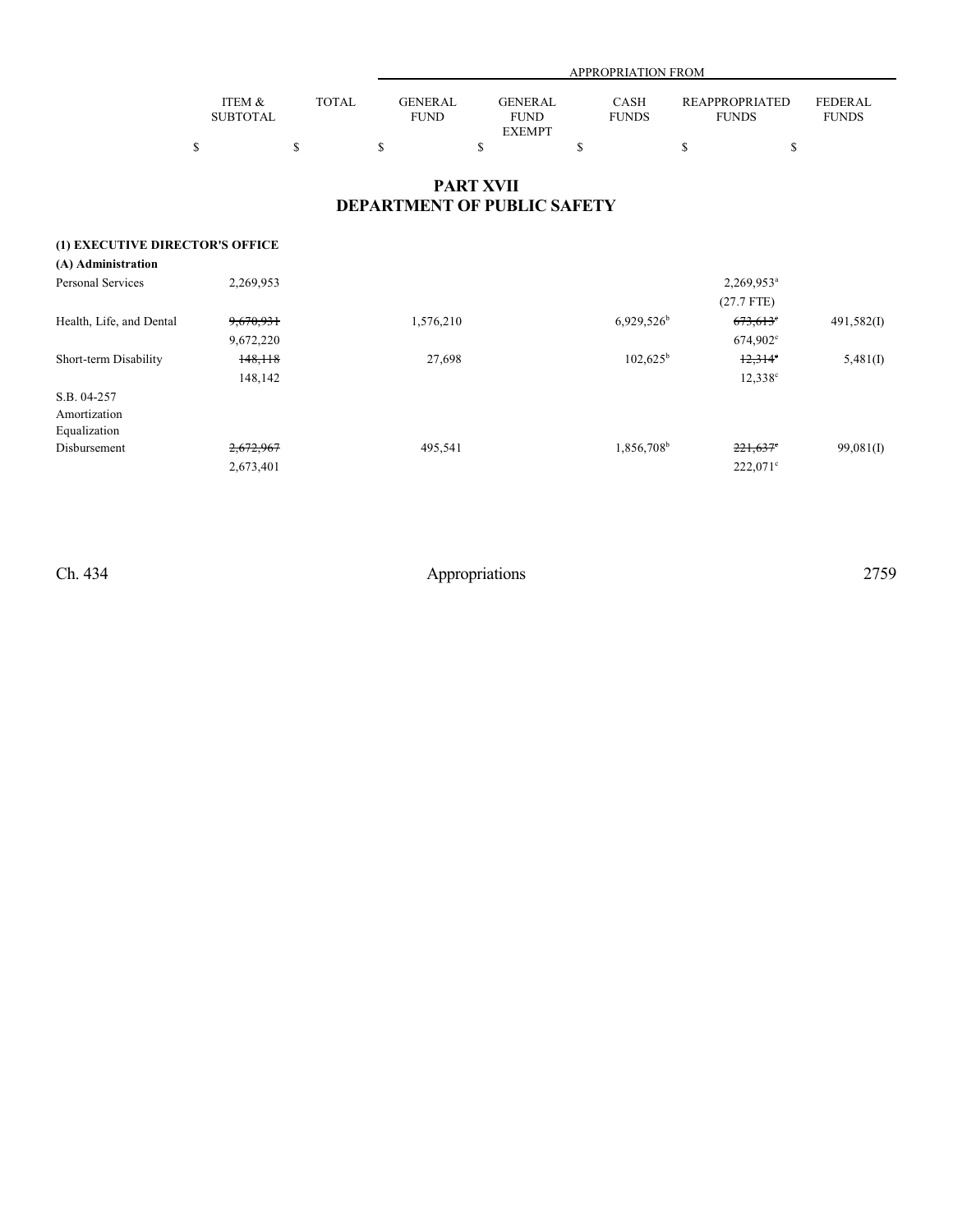|                                         |                           |              | <b>APPROPRIATION FROM</b>     |                                                |                        |                                       |                                |  |  |  |
|-----------------------------------------|---------------------------|--------------|-------------------------------|------------------------------------------------|------------------------|---------------------------------------|--------------------------------|--|--|--|
|                                         | ITEM &<br><b>SUBTOTAL</b> | <b>TOTAL</b> | <b>GENERAL</b><br><b>FUND</b> | <b>GENERAL</b><br><b>FUND</b><br><b>EXEMPT</b> | CASH<br><b>FUNDS</b>   | <b>REAPPROPRIATED</b><br><b>FUNDS</b> | <b>FEDERAL</b><br><b>FUNDS</b> |  |  |  |
|                                         | \$                        | \$           | \$                            | \$                                             | \$                     | \$<br>\$                              |                                |  |  |  |
| S.B. 06-235                             |                           |              |                               |                                                |                        |                                       |                                |  |  |  |
| Supplemental                            |                           |              |                               |                                                |                        |                                       |                                |  |  |  |
| Amortization                            |                           |              |                               |                                                |                        |                                       |                                |  |  |  |
| Equalization                            |                           |              |                               |                                                |                        |                                       |                                |  |  |  |
| Disbursement                            | 2,295,177                 |              | 423,817                       |                                                | 1,599,803 <sup>b</sup> | $186,410$ °                           | 85,147(I)                      |  |  |  |
|                                         | 2,295,550                 |              |                               |                                                |                        | $186,783^{\circ}$                     |                                |  |  |  |
| Shift Differential                      | 320,607                   |              | 67,963                        |                                                | $221,871^b$            | $30,773^{\circ}$                      |                                |  |  |  |
| Workers' Compensation                   | 2,827,657                 |              |                               |                                                | $265,336^b$            | 2,562,321 <sup>a</sup>                |                                |  |  |  |
| <b>Operating Expenses</b>               | 151,046                   |              |                               |                                                |                        | 151,046 <sup>a</sup>                  |                                |  |  |  |
| Legal Services                          |                           |              |                               |                                                |                        |                                       |                                |  |  |  |
| for $2,163$ 4,524 hours                 | 167,092                   |              |                               |                                                |                        | $167,092$ <sup>a</sup>                |                                |  |  |  |
|                                         | 349,441                   |              | 78,945                        |                                                | $103,404^b$            |                                       |                                |  |  |  |
| <b>Purchase of Services</b>             |                           |              |                               |                                                |                        |                                       |                                |  |  |  |
| from Computer Center                    | 2,504,611                 |              | 978,611                       |                                                | $1,361,675^b$          | $164,325^a$                           |                                |  |  |  |
| <b>Multiuse Network</b>                 |                           |              |                               |                                                |                        |                                       |                                |  |  |  |
| Payments                                | 1,986,110                 |              | 1,486,029                     |                                                | 337,638 <sup>b</sup>   | $162,443^a$                           |                                |  |  |  |
| Management and<br>Administration of OIT | 261,189                   |              |                               |                                                | $85,395$ <sup>d</sup>  | 175,794 <sup>a</sup>                  |                                |  |  |  |
| Payment to Risk                         |                           |              |                               |                                                |                        |                                       |                                |  |  |  |
| Management and                          |                           |              |                               |                                                |                        |                                       |                                |  |  |  |
| Property Funds                          | 823,432                   |              |                               |                                                | $18,047$ <sup>d</sup>  | 805,385 <sup>a</sup>                  |                                |  |  |  |
|                                         | 1,177,817                 |              | 177,192                       |                                                | $195,240$ <sup>d</sup> |                                       |                                |  |  |  |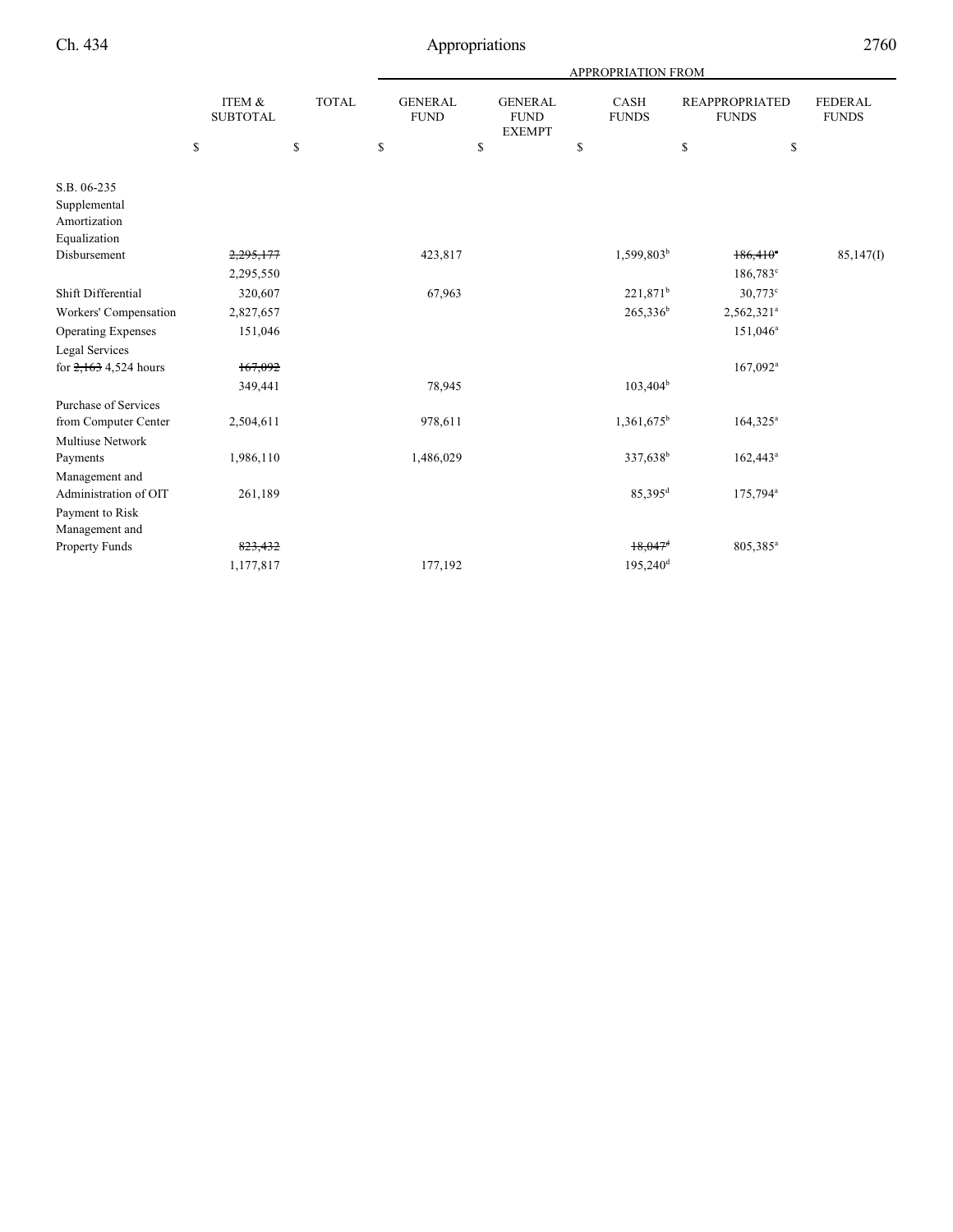| Vehicle Lease Payments     | 80,076       | 22,698  | $29,437$ <sup>e</sup>  | $27.941$ <sup>f</sup> |          |
|----------------------------|--------------|---------|------------------------|-----------------------|----------|
| <b>Leased Space</b>        | 1,907,259    | 858,230 | $494,386^b$            | 554,643 <sup>f</sup>  |          |
| Capitol Complex Leased     |              |         |                        |                       |          |
| Space                      | 1,263,475    | 16,890  | $462,435$ <sup>g</sup> | 784,150h              |          |
| Communication              |              |         |                        |                       |          |
| Services Payments          | 652,003      |         | 593,137 <sup>g</sup>   | $49,123^h$            | 9,743(1) |
| <b>COFRS</b> Modernization | 168,478      | 52,658  | 81,603 <sup>g</sup>    | $34.217^h$            |          |
| Utilities                  | 87,407       |         | $85,907$ <sup>d</sup>  | $1,500^{\rm i}$       |          |
| Distributions to           |              |         |                        |                       |          |
| Local Government           | 50,000       |         | $50,000$ <sup>j</sup>  |                       |          |
|                            | 30, 307, 588 |         |                        |                       |          |
|                            | 30.846.442   |         |                        |                       |          |

<sup>a</sup> Of these amounts, \$5,347,958 shall be from departmental indirect cost recoveries and \$1,110,401 shall be from statewide indirect cost recoveries.

<sup>b</sup> Of these amounts, \$12,118,510 \$12,221,914 shall be from the Highway Users Tax Fund created in Section 43-4-201 (1) (a), C.R.S., and \$1,051,058 shall be from various sources of cash funds.

 Of these amounts,\$323,498 shall be from departmental indirect cost recoveries, \$80,440 shall be from other state agencies for dispatch services, \$74,361 shall be from <sup>c</sup> the Department of Personnel Capitol Complex leased space rent proceeds, \$45,005 \$47,125 shall be from the Judicial Department, \$32,358 shall be from the Legislative Department, \$16,130 shall be from the Department of Law, and \$552,955 shall be from various sources.

<sup>d</sup> These amounts shall be from the Highway Users Tax Fund created in Section 43-4-201 (1) (a), C.R.S.

<sup>e</sup> This amount shall be from various sources of cash funds.

f Of these amounts, \$544,118 shall be from departmental indirect cost recoveries and \$38,466 shall be from Limited Gaming funds appropriated to the Department of Revenue.

<sup>g</sup> Of these amounts, \$1,075,163 shall be from the Highway Users Tax Fund created in Section 43-4-201 (1) (a), C.R.S., and \$62,012 shall be from various sources of cash funds.

h Of these amounts, \$826,313 shall be from departmental indirect cost recoveries and \$41,177 shall be from various sources of reappropriated funds.

<sup>i</sup> This amount shall be from Limited Gaming funds appropriated to the Department of Revenue.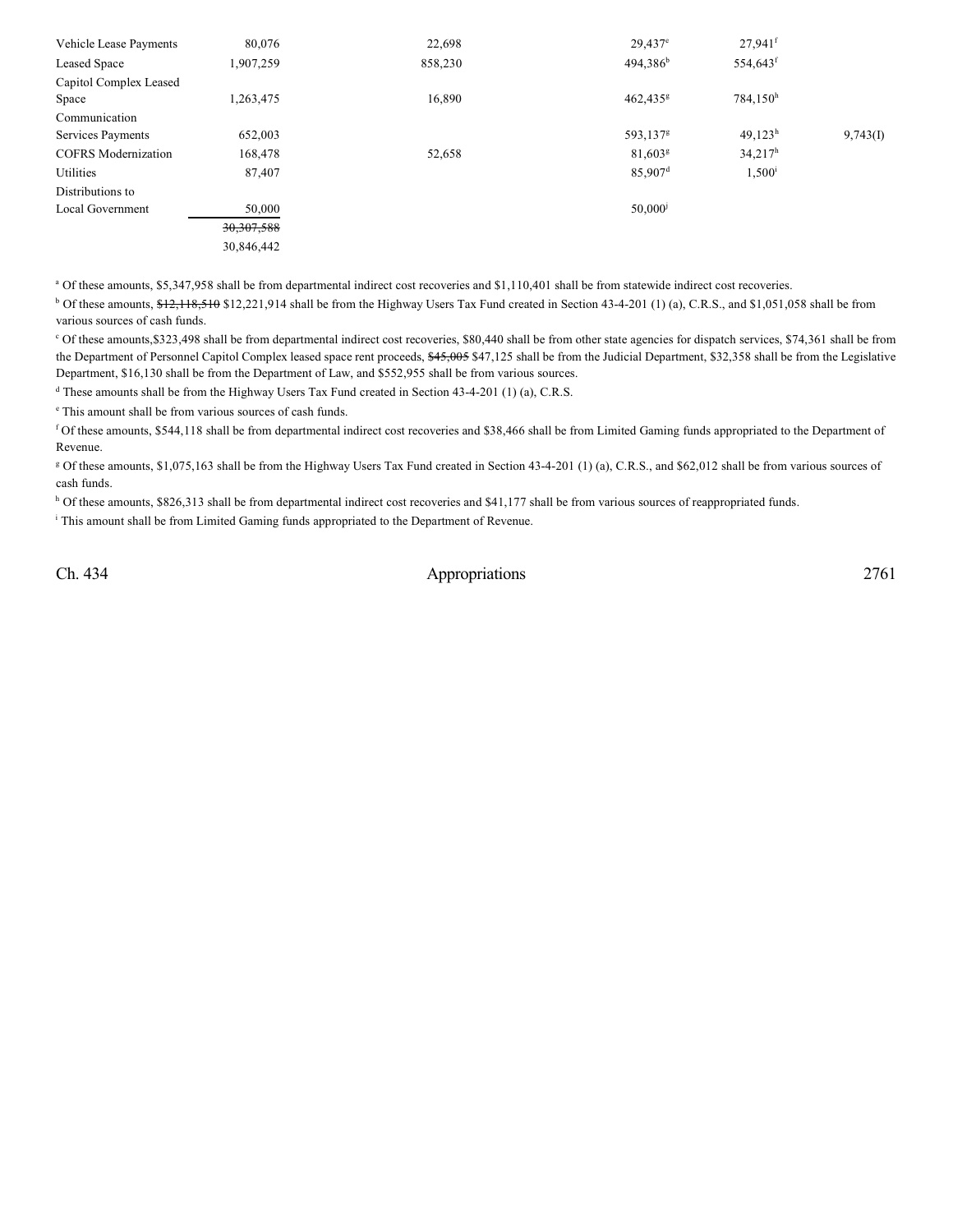|                                                                                                                     |                           |              |                               |                                                | <b>APPROPRIATION FROM</b> |                                       |                                |
|---------------------------------------------------------------------------------------------------------------------|---------------------------|--------------|-------------------------------|------------------------------------------------|---------------------------|---------------------------------------|--------------------------------|
|                                                                                                                     | ITEM &<br><b>SUBTOTAL</b> | <b>TOTAL</b> | <b>GENERAL</b><br><b>FUND</b> | <b>GENERAL</b><br><b>FUND</b><br><b>EXEMPT</b> | CASH<br><b>FUNDS</b>      | <b>REAPPROPRIATED</b><br><b>FUNDS</b> | <b>FEDERAL</b><br><b>FUNDS</b> |
|                                                                                                                     | \$                        | \$           | \$                            | \$                                             | \$                        | \$<br>\$                              |                                |
| <sup>j</sup> This amount shall be from the Hazardous Materials Safety Fund created in Section 42-20-107 (1), C.R.S. |                           |              |                               |                                                |                           |                                       |                                |
| (B) Special Programs                                                                                                |                           |              |                               |                                                |                           |                                       |                                |
| (1) Witness Protection Program                                                                                      |                           |              |                               |                                                |                           |                                       |                                |
| <b>Witness Protection Fund</b>                                                                                      | 83,000                    |              | 83,000                        |                                                |                           |                                       |                                |
| <b>Witness Protection Fund</b>                                                                                      |                           |              |                               |                                                |                           |                                       |                                |
| Expenditures                                                                                                        | 83,000                    |              |                               |                                                |                           | 83,000 <sup>a</sup>                   |                                |
|                                                                                                                     | 166,000                   |              |                               |                                                |                           |                                       |                                |
| <sup>a</sup> This amount shall be from the Witness Protection Fund created in Section 24-33.5-106 (6), C.R.S.       |                           |              |                               |                                                |                           |                                       |                                |
| (2) Colorado Integrated Criminal Justice Information System (CICJIS)                                                |                           |              |                               |                                                |                           |                                       |                                |
| Personal Services                                                                                                   | 1,106,160                 |              |                               |                                                |                           | 861,632 <sup>a</sup>                  | 244,528(I)                     |
|                                                                                                                     |                           |              |                               |                                                |                           | $(11.0$ FTE)                          |                                |
| <b>Operating Expenses</b>                                                                                           | 150,502                   |              |                               |                                                |                           | $100,502^a$                           | 50,000(I)                      |
|                                                                                                                     | 1,256,662                 |              |                               |                                                |                           |                                       |                                |
| <sup>a</sup> These amounts shall be from departmental indirect cost recoveries.                                     |                           |              |                               |                                                |                           |                                       |                                |
| (3) School Safety Resource Center                                                                                   |                           |              |                               |                                                |                           |                                       |                                |

Program Costs 394,169 350,169 350,169 44,000<sup>\*</sup>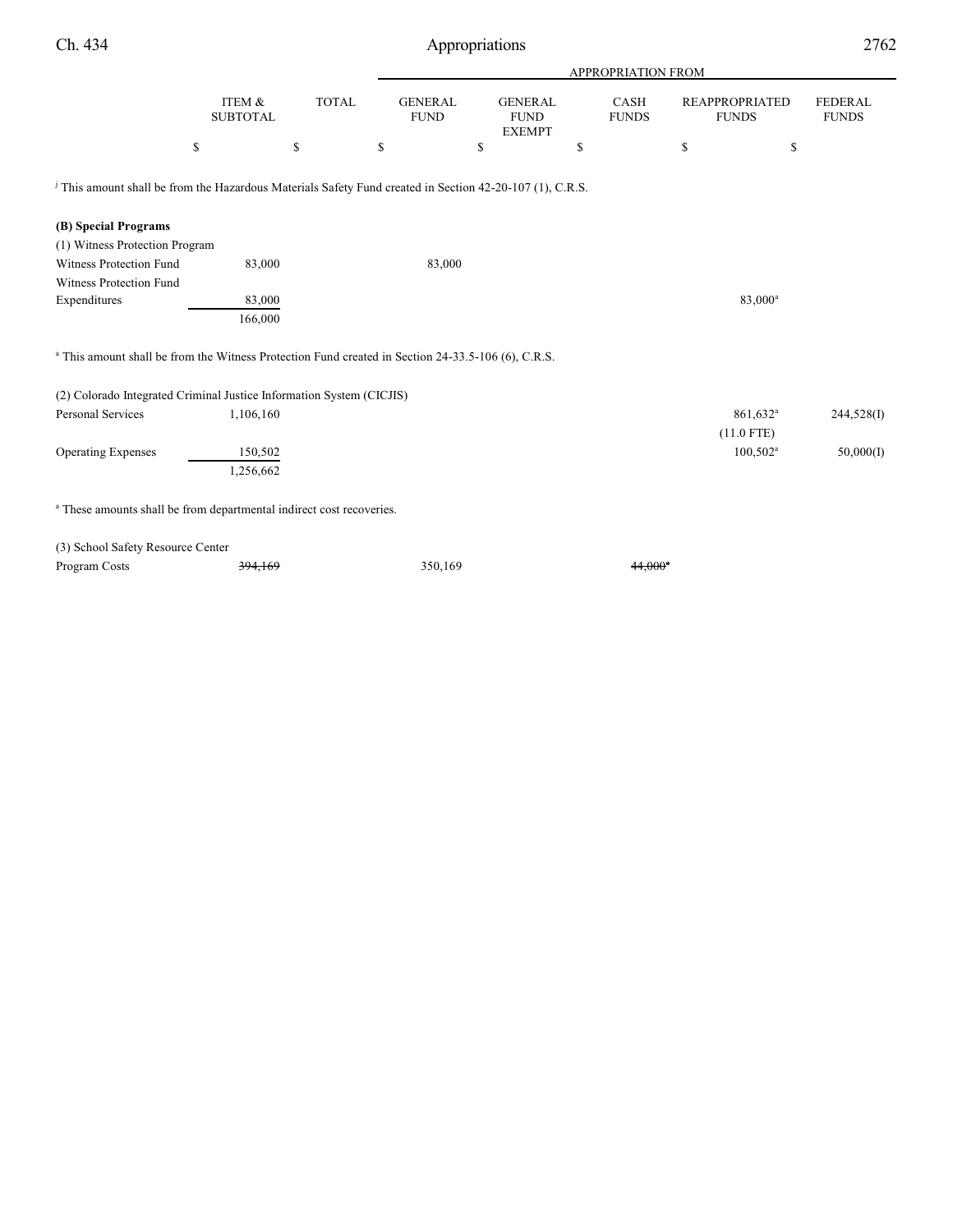494,169 144,000

(4.0 FTE)

 $144,000^a$ 

<sup>a</sup> This amount shall be from the School Safety Resource Center Cash Fund created in Section 24-33.5-1807 (1), C.R.S.

|  |  | <del>32,124,419</del> |
|--|--|-----------------------|
|  |  | 32,763,273            |
|  |  |                       |

**(2) COLORADO STATE PATROL**

| Colonel, Lt. Colonels,    |            |              |                          |                        |            |
|---------------------------|------------|--------------|--------------------------|------------------------|------------|
| Majors, and Captains      | 3,974,328  | 79,007       | 3,895,321 <sup>a</sup>   |                        |            |
|                           |            | $(1.0$ FTE)  | $(33.0$ FTE)             |                        |            |
| Sergeants, Technicians,   |            |              |                          |                        |            |
| and Troopers              | 49,087,606 | 1,333,464    | $46,134,077^b$           | $1,620,065^{\circ}$    |            |
|                           |            | $(18.0$ FTE) | $(576.0$ FTE)            | $(21.6$ FTE)           |            |
| Civilians                 | 4,384,890  | 42,864       | $4,275,817$ <sup>d</sup> | $66,209^{\circ}$       |            |
|                           |            | $(1.0$ FTE)  | $(76.5$ FTE)             | $(1.0$ FTE)            |            |
| Retirements               | 400,000    |              | $400,000^a$              |                        |            |
| Overtime                  | 1,403,815  |              | 1,378,553 <sup>d</sup>   | $25,262^{\circ}$       |            |
| <b>Operating Expenses</b> | 12,874,642 | 462,528      | $12,158,213^d$           | $253,901^{\circ}$      |            |
| Information Technology    |            |              |                          |                        |            |
| <b>Asset Maintenance</b>  | 2,843,020  |              | $2,843,020^a$            |                        |            |
| Vehicle Lease Payments    | 7,018,665  | 180,862      | $6,536,593^e$            | 187,452 <sup>f</sup>   | 113,758(I) |
| Communications            |            |              |                          |                        |            |
| Program                   | 7,462,168  |              | $6,624,254^e$            | $818,173$ <sup>g</sup> | 19,741(I)  |
|                           |            |              | $(127.1$ FTE)            | $(9.0$ FTE)            |            |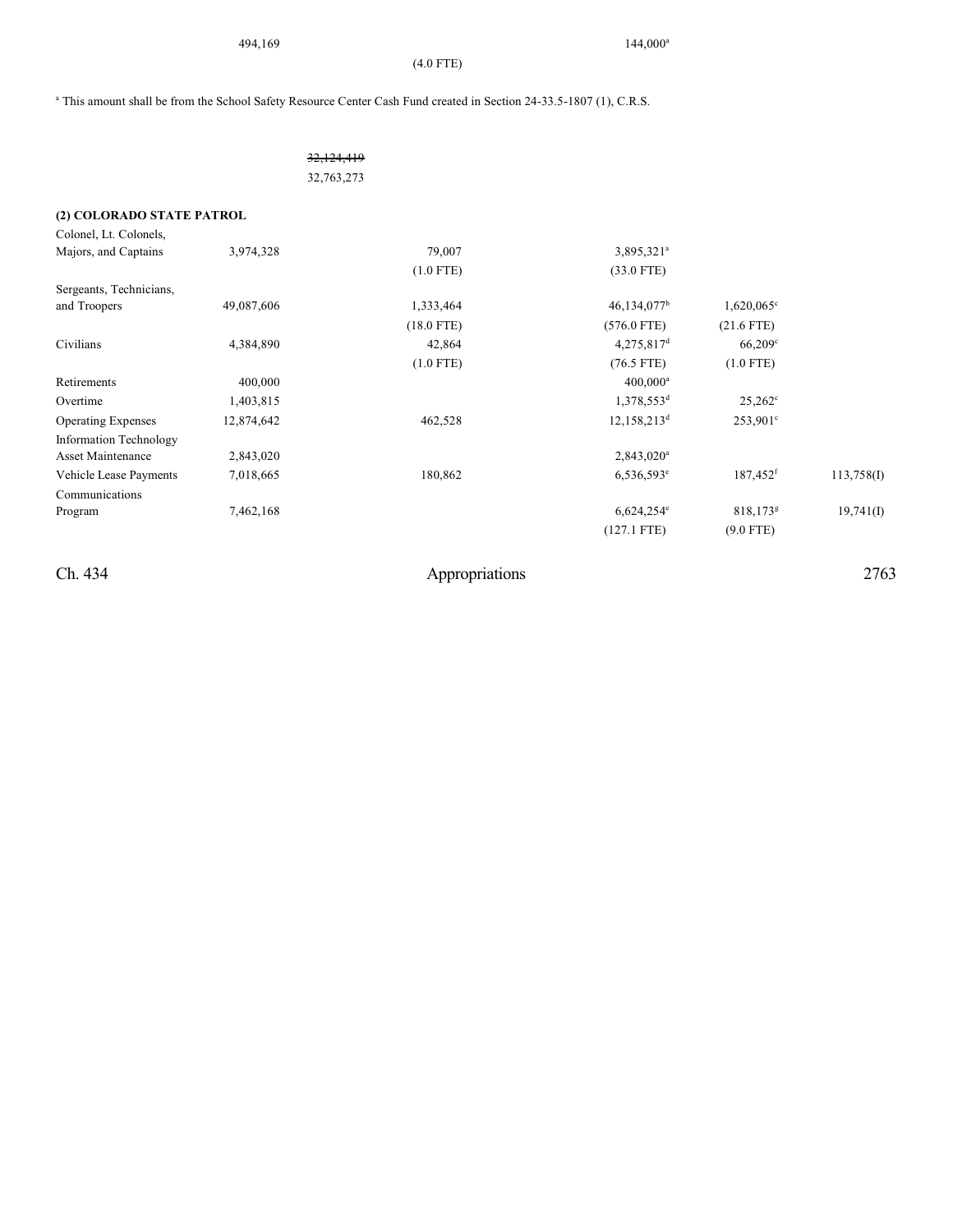|                            |                           | APPROPRIATION FROM |                               |    |                                                |    |                             |                                |                                |
|----------------------------|---------------------------|--------------------|-------------------------------|----|------------------------------------------------|----|-----------------------------|--------------------------------|--------------------------------|
|                            | ITEM &<br><b>SUBTOTAL</b> | <b>TOTAL</b>       | <b>GENERAL</b><br><b>FUND</b> |    | <b>GENERAL</b><br><b>FUND</b><br><b>EXEMPT</b> |    | <b>CASH</b><br><b>FUNDS</b> | REAPPROPRIATED<br><b>FUNDS</b> | <b>FEDERAL</b><br><b>FUNDS</b> |
|                            | \$                        | \$                 | \$                            | \$ |                                                | \$ |                             | \$<br>\$                       |                                |
| <b>State Patrol</b>        |                           |                    |                               |    |                                                |    |                             |                                |                                |
| Training Academy           | 2,370,021                 |                    |                               |    |                                                |    | 1,882,550h                  | 487,471 <sup>i</sup>           |                                |
|                            |                           |                    |                               |    |                                                |    | $(17.0$ FTE)                |                                |                                |
| Safety and Law             |                           |                    |                               |    |                                                |    |                             |                                |                                |
| <b>Enforcement Support</b> | 2,925,417                 |                    |                               |    |                                                |    | 464,250                     | 2,461,167 <sup>k</sup>         |                                |
|                            | 3,473,679                 |                    |                               |    |                                                |    | $1,012,512^j$               |                                |                                |
|                            |                           |                    |                               |    |                                                |    |                             | $(4.0$ FTE)                    |                                |
| Aircraft Program           | 727,859                   |                    |                               |    |                                                |    | 536,509                     | $191,350^{\rm m}$              |                                |
|                            |                           |                    |                               |    |                                                |    | $(4.5$ FTE)                 | $(1.5$ FTE)                    |                                |
| Executive and              |                           |                    |                               |    |                                                |    |                             |                                |                                |
| Capitol Complex            |                           |                    |                               |    |                                                |    |                             |                                |                                |
| <b>Security Program</b>    | 3,927,750                 |                    | 2,697,904                     |    |                                                |    |                             | $1,229,846$ <sup>n</sup>       |                                |
|                            | 3,944,613                 |                    |                               |    |                                                |    |                             | 1,246,709 <sup>n</sup>         |                                |
|                            |                           |                    | $(41.0$ FTE)                  |    |                                                |    |                             | $(20.0$ FTE)                   |                                |
| Hazardous Materials        |                           |                    |                               |    |                                                |    |                             |                                |                                |
| Safety Program             | 1,135,380                 |                    |                               |    |                                                |    | 1,135,380°                  |                                |                                |
|                            |                           |                    |                               |    |                                                |    | $(12.0$ FTE)                |                                |                                |
| Automobile Theft           |                           |                    |                               |    |                                                |    |                             |                                |                                |
| Prevention Authority       | 5,213,420                 |                    |                               |    |                                                |    | $5,213,420^{\circ}$         |                                |                                |
|                            | 5,333,420                 |                    |                               |    |                                                |    | 5,333,420 <sup>p</sup>      |                                |                                |
|                            |                           |                    |                               |    |                                                |    | $(3.0$ FTE)                 |                                |                                |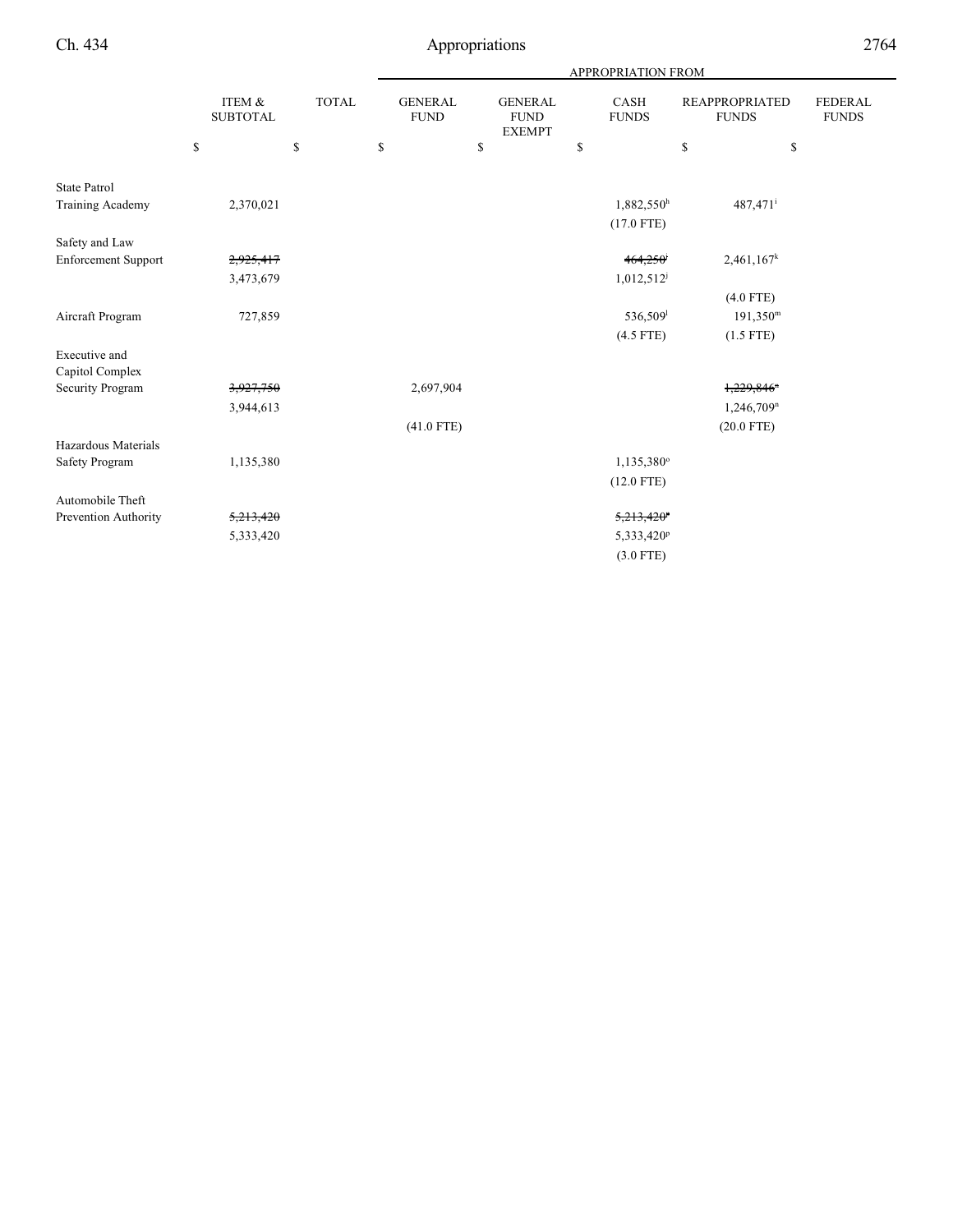| Victim Assistance               | 651,246     | 197,000 <sup>q</sup>     | 280,320 <sup>r</sup> | 173,926(I)   |
|---------------------------------|-------------|--------------------------|----------------------|--------------|
|                                 |             |                          | $(5.0$ FTE)          | $(1.8$ FTE)  |
| Counter-drug Program            | 4,000,000   | $4,000,000$ <sup>s</sup> |                      |              |
| Motor Carrier                   |             |                          |                      |              |
| Safety and Assistance           |             |                          |                      |              |
| Program Grants                  | 3,724,074   | 326,607 <sup>a</sup>     |                      | 3,397,467(I) |
|                                 |             |                          |                      | $(32.0$ FTE) |
| <b>Federal Safety Grants</b>    | 1,073,045   |                          |                      | 1,073,045(I) |
|                                 |             |                          |                      | $(2.0$ FTE)  |
| <b>Indirect Cost Assessment</b> | 8,213,058   | 7,431,058 <sup>t</sup>   | 473,359 <sup>u</sup> | 308,641(I)   |
|                                 | 123,410,404 |                          |                      |              |
|                                 | 124,095,529 |                          |                      |              |

 $^{\circ}$  These amounts shall be from the Highway Users Tax Fund created in Section 43-4-201 (1) (a), C.R.S.

<sup>b</sup> Of this amount, \$45,174,276 shall be from the Highway Users Tax Fund created in Section 43-4-201 (1) (a), C.R.S., \$870,944 shall be from the E-470 Toll Road Authority, \$35,644 shall be from the Vehicle Identification Number Inspection Fund created in Section 42-5-204 (2) (a), C.R.S., and \$53,213 shall be from various sources of cash funds.

 $\degree$  Of these amounts \$1,916,280 shall be from Limited Gaming funds appropriated to the Department of Revenue and \$49,157 shall be from other state agencies.

 $<sup>d</sup>$  Of these amounts, \$17,134,932 shall be from the Highway Users Tax Fund created in Section 43-4-201 (1) (a), C.R.S., \$218,874 shall be from the E-470 Toll Road</sup> Authority, \$119,813 shall be from the Vehicle Identification Number Inspection Fund created in Section 42-5-204 (2) (a), C.R.S., and \$338,964 shall be from various sources of cash funds.

<sup>e</sup> Of these amounts, \$12,163,895 shall be from the Highway Users Tax Fund created in Section 43-4-201 (1) (a), C.R.S., \$698,213 shall be from user fees from non-state agencies, and \$298,739 shall be from various sources of cash funds.

<sup>f</sup> This amount shall be from various sources of reappropriated funds.

 Of this amount, \$317,768 shall be from the Department of Transportation, \$174,119 shall be from Limited Gaming funds appropriated to the Department of Revenue, <sup>g</sup> \$155,308 shall be from the Department of Corrections, \$152,500 shall be from the Department of Natural Resources, \$16,858 shall be from the Department of Higher Education (Adams State College), \$1,280 shall be from the Department of Revenue, and \$340 shall be from the Colorado Bureau of Investigation.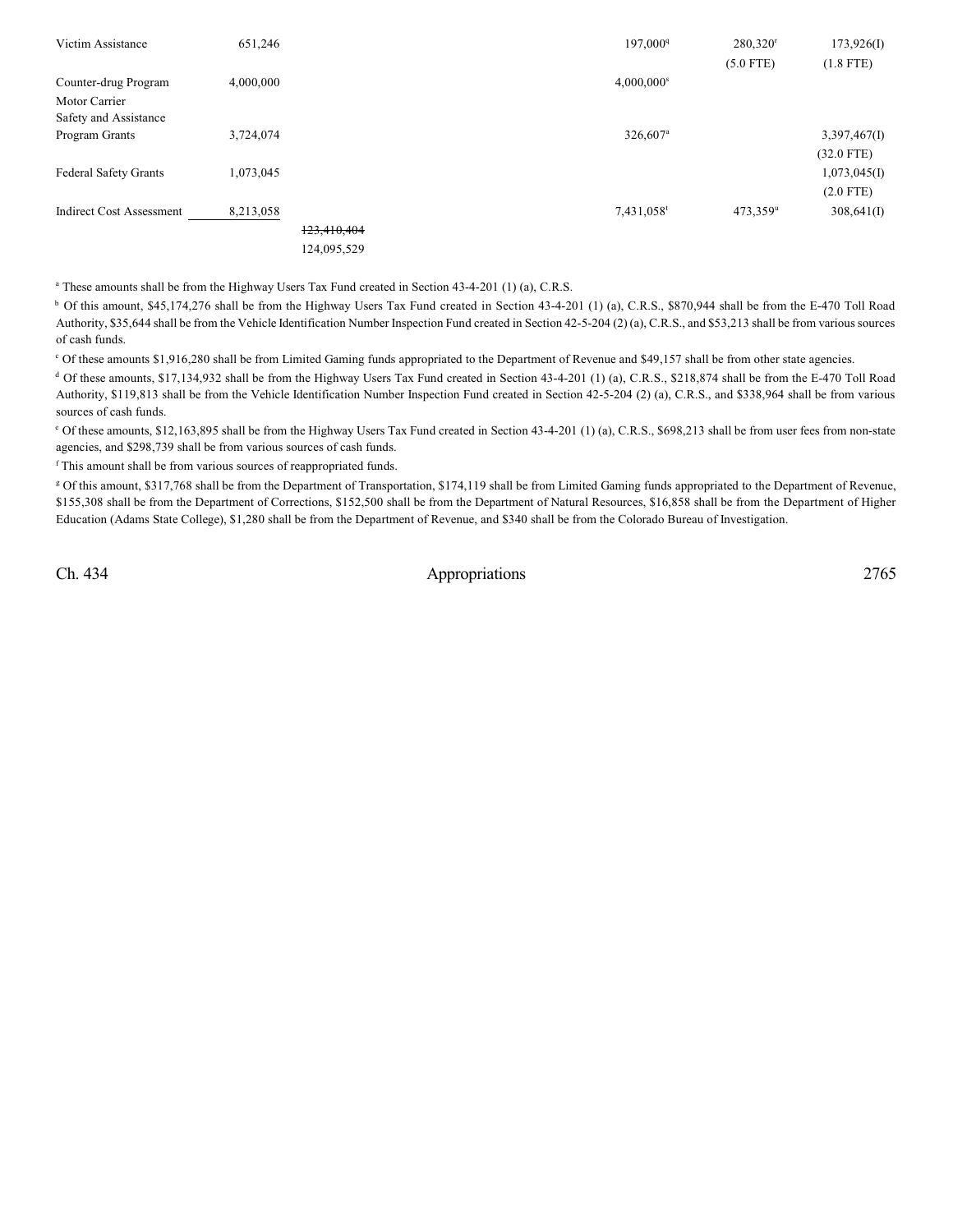|  | í | ١ |
|--|---|---|
|  |   |   |

|                 |              | APPROPRIATION FROM |                |              |                       |              |  |  |  |
|-----------------|--------------|--------------------|----------------|--------------|-----------------------|--------------|--|--|--|
| ITEM &          | <b>TOTAL</b> | <b>GENERAL</b>     | <b>GENERAL</b> | CASH         | <b>REAPPROPRIATED</b> | FEDERAL.     |  |  |  |
| <b>SUBTOTAL</b> |              | <b>FUND</b>        | <b>FUND</b>    | <b>FUNDS</b> | <b>FUNDS</b>          | <b>FUNDS</b> |  |  |  |
|                 |              |                    | <b>EXEMPT</b>  |              |                       |              |  |  |  |
|                 |              |                    |                |              |                       |              |  |  |  |

<sup>h</sup> Of this amount, \$1,802,925 shall be from the Highway Users Tax Fund created in Section 43-4-201 (1) (a), C.R.S., and \$79,625 shall be from user fees from non-state agencies.

<sup>i</sup> This amount shall be from user fees collected from other state agencies.

<sup>j</sup> Of this amount, \$456,377 shall be from user fees collected from non-state agencies and  $\frac{1}{37,873}$  \$556,135 shall be from various sources of cash funds.

Of this amount, \$1,817,282 shall be from the Department of Transportation and \$643,885 shall be from user fees collected from other state agencies. <sup>k</sup>

<sup>1</sup> Of this amount, \$346,865 shall be from the Highway Users Tax Fund created in Section 43-4-201 (1) (a), C.R.S., \$180,000 shall be from the Aircraft Engine Fund, and \$9,644 shall be from various sources of cash funds.

m This amount shall be from user fees collected from other state agencies.

<sup>n</sup> Of this amount, \$514,688 \$531,551 shall be from the Judicial Department, \$300,703 shall be from the Department of Personnel Capitol Complex leased space rent proceeds, \$290,096 shall be from the Legislative Department, and \$124,359 shall be from the Department of Law.

<sup>o</sup> Of this amount, \$794,966 shall be from the Highway Users Tax Fund created in Section 43-4-201 (1) (a), C.R.S., \$218,586 shall be from the Nuclear Materials Transportation Fund created in Section 42-20-511, C.R.S., and \$121,828 shall be from the Hazardous Materials Safety Fund created in Section 42-20-107 (1), C.R.S.

<sup>p</sup> This amount shall be from the Colorado Auto Theft Prevention Cash Fund created in Section 42-5-112 (4) (a), C.R.S.

This amount shall be from compulsory insurance fine revenue collected and allocated pursuant to Section 42-4-1409 (9), C.R.S. <sup>q</sup>

<sup>r</sup> This amount shall be from the Division of Criminal Justice, Victims Assistance Sub-program.

<sup>8</sup> This amount shall be from local governments for the purchase of counter-drug equipment from the federal government pursuant to Title 10, Chapter 18, Section 381 U.S.C.

 $^{\text{t}}$  Of this amount, \$7,209,081 shall be from the Highway Users Tax Fund created in Section 43-4-201 (1) (a), C.R.S., \$104,166 shall be from the E-470 Toll Road Authority, \$12,730 shall be from the Vehicle Identification Number Inspection Fund created in Section 42-5-204 (2) (a), C.R.S., and \$105,081 shall be from various sources of cash funds.

" Of this amount, \$65,632 shall be from other state agencies for dispatch services, \$14,136 shall be from the Department of Natural Resources, and \$393,591 shall be from various sources of reappropriated funds.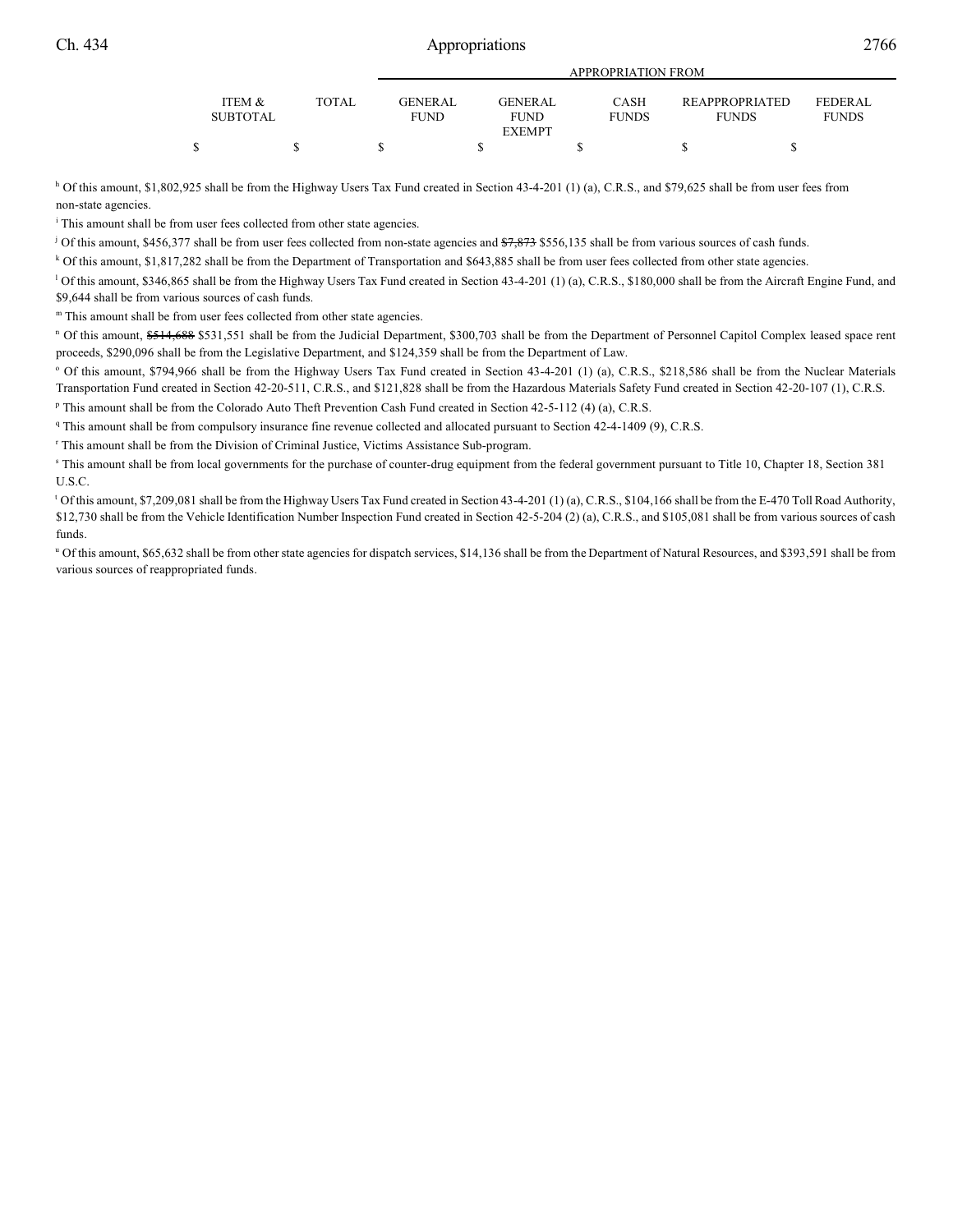| (3) OFFICE OF PREPAREDNESS, SECURITY, AND FIRE SAFETY |             |           |             |                        |                  |             |
|-------------------------------------------------------|-------------|-----------|-------------|------------------------|------------------|-------------|
| <b>Personal Services</b>                              | 2,157,955   |           | 226,634     | 1,801,258 <sup>a</sup> | $130,063^b$      |             |
|                                                       |             |           | $(3.0$ FTE) | $(25.0$ FTE)           | $(2.5$ FTE)      |             |
| <b>Operating Expenses</b>                             | 667,764     |           | 16,830      | 635,906 <sup>a</sup>   | $15,028^{\rm b}$ |             |
| Office of Anti-Terrorism                              |             |           |             |                        |                  |             |
| Planning and Training                                 |             |           |             |                        |                  |             |
| <b>Personal Services</b>                              | 1,276,465   |           |             |                        | 588,784°         | 687,681(I)  |
|                                                       | $(8.0$ FTE) |           |             |                        |                  |             |
| Office of Anti-Terrorism                              |             |           |             |                        |                  |             |
| Planning and Training                                 |             |           |             |                        |                  |             |
| <b>Operating Expenses</b>                             | 536,917     |           |             |                        | $45,765^{\circ}$ | 491,152(I)  |
| <b>Federal Grants</b>                                 | 75,097      |           |             |                        |                  | 75,097(I)   |
|                                                       |             |           |             |                        |                  | $(0.5$ FTE) |
| <b>Indirect Cost Assessment</b>                       | 235,762     |           |             | 186,080 <sup>a</sup>   | $15,947^{\rm b}$ | 33,735(I)   |
|                                                       |             | 4,949,960 |             |                        |                  |             |

<sup>a</sup> Of these amounts, \$1,614,500 shall be from the Public School Construction and Inspection Cash Fund created in Section 24-33.5-1207.7, C.R.S., and \$1,008,744 shall be from various cash funds including the Fire Suppression Cash Fund created in Section 24-33.5-1207.6 (1), C.R.S., the Firefighter, First Responder, and Hazardous Materials Responder Certification Fund created in Section 24-33.5-1207 (1), C.R.S., the Fireworks Licensing Cash Fund created in Section 12-28-104 (6) (b), C.R.S., the Fire Service Education and Training Fund created in Section 24-33.5-1207.5 (1), C.R.S., and from various other sources of cash funds including funds pursuant to Section 24-33.5-1203 (1) (l), C.R.S.

<sup>b</sup> These amounts shall be from Limited Gaming funds appropriated to the Department of Revenue.

<sup>c</sup> These amounts shall be from appropriations to the Colorado State Patrol.

### **(4) DIVISION OF CRIMINAL JUSTICE<sup>1</sup>**

**(A) Administration**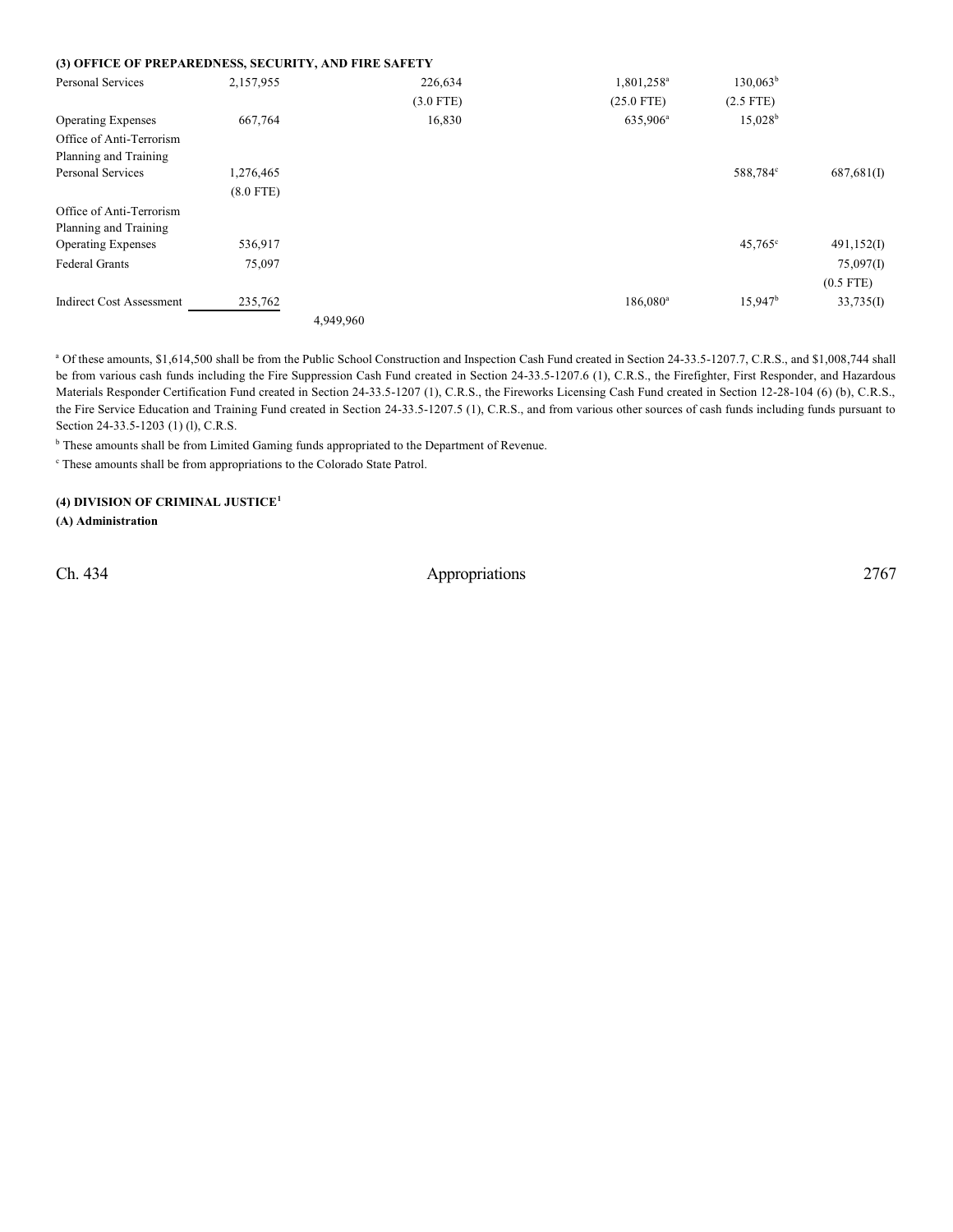|                                 | <b>APPROPRIATION FROM</b> |              |    |                               |                                                |    |                             |                                       |                      |                                |
|---------------------------------|---------------------------|--------------|----|-------------------------------|------------------------------------------------|----|-----------------------------|---------------------------------------|----------------------|--------------------------------|
|                                 | ITEM &<br><b>SUBTOTAL</b> | <b>TOTAL</b> |    | <b>GENERAL</b><br><b>FUND</b> | <b>GENERAL</b><br><b>FUND</b><br><b>EXEMPT</b> |    | <b>CASH</b><br><b>FUNDS</b> | <b>REAPPROPRIATED</b><br><b>FUNDS</b> |                      | <b>FEDERAL</b><br><b>FUNDS</b> |
|                                 | \$                        | \$           | \$ |                               | \$                                             | J. |                             | \$                                    | S                    |                                |
| DCJ Administrative              |                           |              |    |                               |                                                |    |                             |                                       |                      |                                |
| Services                        | 2,901,622                 |              |    | 1,801,780                     |                                                |    | $602,295^{\text{a}}$        |                                       | 413,509 <sup>b</sup> | 84,038(I)                      |
|                                 |                           |              |    | $(21.5$ FTE)                  |                                                |    | $(7.6$ FTE)                 |                                       | $(1.9$ FTE)          | $(1.3$ FTE)                    |
| <b>Indirect Cost Assessment</b> | 674,054                   |              |    |                               |                                                |    | $70,538^{\circ}$            |                                       |                      | 603,516(I)                     |
|                                 | 3,575,676                 |              |    |                               |                                                |    |                             |                                       |                      |                                |

<sup>a</sup> Of this amount, \$447,517 shall be from the Victims Assistance and Law Enforcement Fund created in Section 24-33.5-506 (1), C.R.S., \$84,803 shall be from the Drug Offender Surcharge Fund created in Section 18-19-103 (4) (a), C.R.S., \$36,674 shall be from the Short-term Innovative Health Program Grant Fund created in Section 25-36-101 (2) (a), C.R.S., and \$33,301 shall be from gifts, grants, and donations.

 $<sup>b</sup>$  This amount shall be from departmental indirect cost recoveries.</sup>

Of this amount, \$45,958 shall be from the Victims Assistance and Law Enforcement Fund created in Section 24-33.5-506 (1) (a), C.R.S., \$16,179 shall be from the Sex <sup>c</sup> Offender Surcharge Fund created in Section 18-21-103 (3), C.R.S., and \$8,401 shall be from the Drug Offender Surcharge Fund created in Section 18-19-103 (4) (a), C.R.S.

#### **(B) Victims Assistance**

| <b>Federal Victims</b>          |            |               |               |
|---------------------------------|------------|---------------|---------------|
| Assistance and                  |            |               |               |
| <b>Compensation Grants</b>      | 10,400,000 |               | 10,400,000(I) |
| <b>State Victims Assistance</b> |            |               |               |
| and Law Enforcement             |            |               |               |
| Program                         | 1,500,000  | $1,500,000^a$ |               |
| Child Abuse                     |            |               |               |
| Investigation                   | 317,415    | $317,415^b$   |               |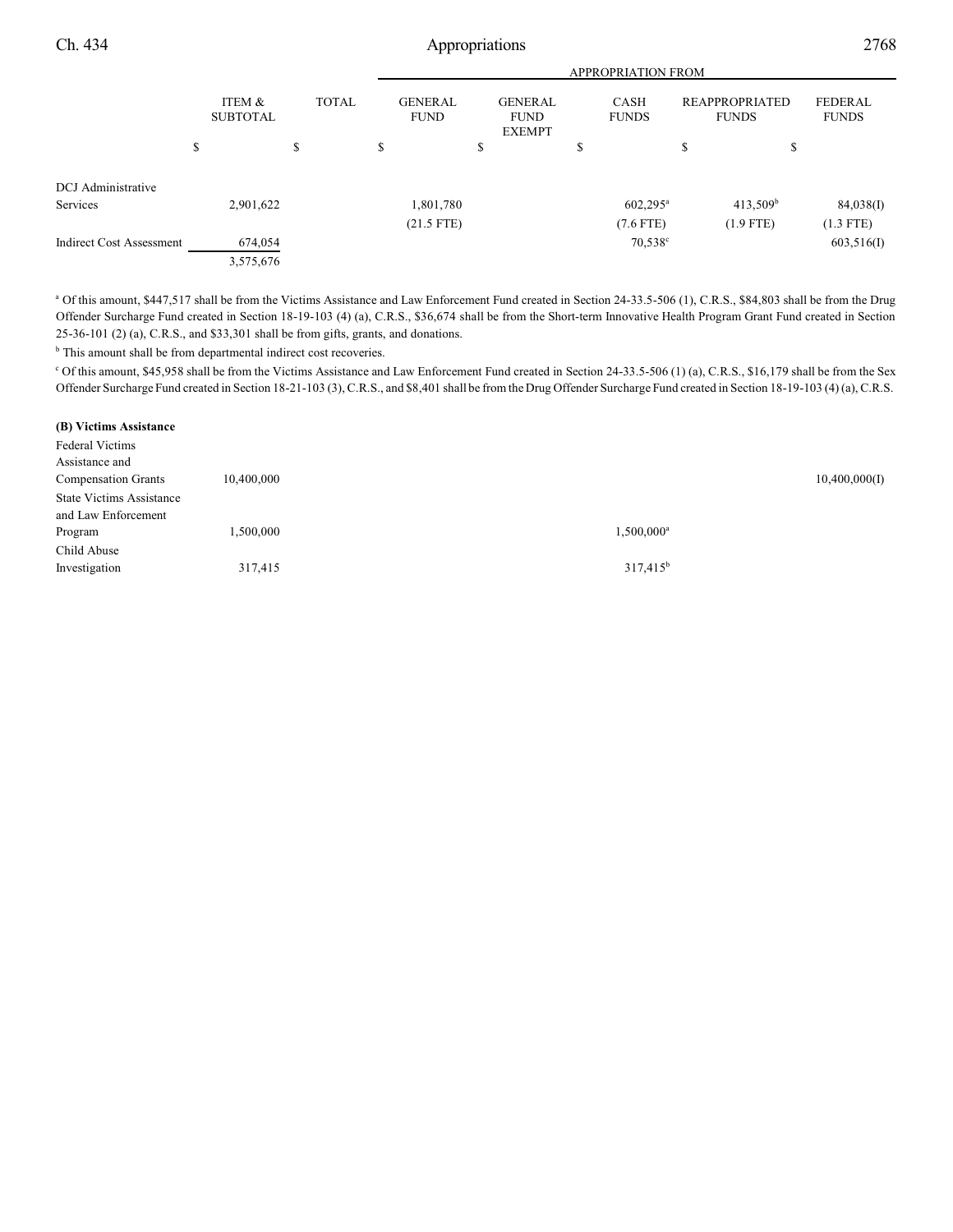### 12,217,415

<sup>a</sup> This amount shall be from the Victims Assistance and Law Enforcement Fund created in Section 24-33.5-506 (1), C.R.S.

<sup>b</sup> This amount shall be from the Child Abuse Investigation Surcharge Fund created in Section 18-24-103 (2) (a), C.R.S.

| (C) Juvenile Justice and Delinquency Prevention |            |             |                      |                        |            |
|-------------------------------------------------|------------|-------------|----------------------|------------------------|------------|
| Juvenile Justice                                |            |             |                      |                        |            |
| Disbursements                                   | 866,249    |             |                      |                        | 866,249(I) |
| Juvenile Diversion                              |            |             |                      |                        |            |
| Programs                                        | 1,241,139  | 1,241,139   |                      |                        |            |
|                                                 |            | $(0.9$ FTE) |                      |                        |            |
|                                                 | 2,107,388  |             |                      |                        |            |
| (D) Community Corrections                       |            |             |                      |                        |            |
| <b>Community Corrections</b>                    |            |             |                      |                        |            |
| Boards Administration                           | 2,046,868  | 2,046,868   |                      |                        |            |
| <b>Community Corrections</b>                    |            |             |                      |                        |            |
| Placement <sup>49</sup>                         | 52,483,784 | 51,489,765  | 994,019 <sup>a</sup> |                        |            |
| Treatment for                                   |            |             |                      |                        |            |
| Substance Abuse and                             |            |             |                      |                        |            |
| Co-occurring Disorders                          | 1,568,750  |             |                      | 1,568,750 <sup>b</sup> |            |
| <b>Specialized Services</b>                     | 55,000     | 55,000      |                      |                        |            |
| Offender Assessment                             |            |             |                      |                        |            |
| Training                                        | 10,300     | 10,300      |                      |                        |            |
| Intensive Residential                           |            |             |                      |                        |            |
| <b>Treatment Aftercare</b>                      | 180,000    | 180,000     |                      |                        |            |
|                                                 |            |             |                      |                        |            |
|                                                 |            |             |                      |                        |            |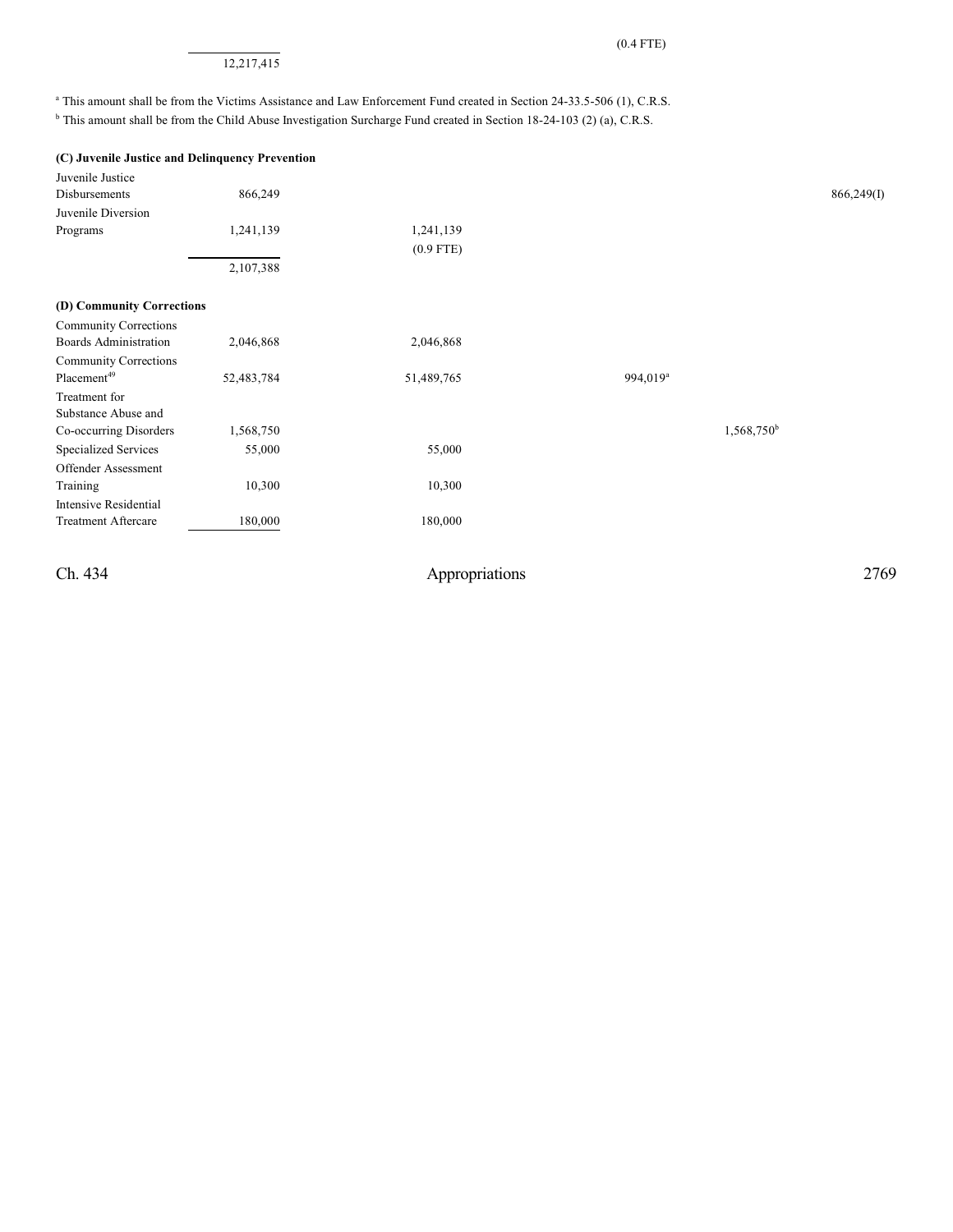|                           |              |                               | APPROPRIATION FROM            |                             |  |                                |                                |  |  |
|---------------------------|--------------|-------------------------------|-------------------------------|-----------------------------|--|--------------------------------|--------------------------------|--|--|
| ITEM &<br><b>SUBTOTAL</b> | <b>TOTAL</b> | <b>GENERAL</b><br><b>FUND</b> | <b>GENERAL</b><br><b>FUND</b> | <b>CASH</b><br><b>FUNDS</b> |  | REAPPROPRIATED<br><b>FUNDS</b> | <b>FEDERAL</b><br><b>FUNDS</b> |  |  |
|                           |              |                               | <b>EXEMPT</b>                 |                             |  |                                |                                |  |  |

56,344,702

<sup>a</sup> This amount shall be from the Drug Offender Surcharge Fund created in Section 18-19-103 (4) (a), C.R.S.

<sup>b</sup> This amount shall be transferred from appropriations made to the Judicial Department, Probation and Related Services, Offender Treatment and Services, pursuant to Section 18-19-103 (3.5) (a), C.R.S., (H.B. 10-1352).

### **(E) Crime Control and System Improvement**

| State and Local Crime     |           |             |                   |                   |              |
|---------------------------|-----------|-------------|-------------------|-------------------|--------------|
| Control and System        |           |             |                   |                   |              |
| <b>Improvement Grants</b> | 3,000,000 |             |                   |                   | 3,000,000(I) |
| Sex Offender              |           |             |                   |                   |              |
| Surcharge Fund Program    | 153,325   |             | $153,325^{\circ}$ |                   |              |
|                           |           |             | $(1.5$ FTE)       |                   |              |
| Sex Offender Supervision  | 328,002   | 328,002     |                   |                   |              |
|                           |           | $(3.2$ FTE) |                   |                   |              |
| <b>Treatment Provider</b> |           |             |                   |                   |              |
| Criminal Background       |           |             |                   |                   |              |
| Checks                    | 49,606    |             | $49,606^{\rm b}$  |                   |              |
|                           |           |             | $(0.6$ FTE)       |                   |              |
| Colorado Regional and     |           |             |                   |                   |              |
| <b>Community Policing</b> |           |             |                   |                   |              |
| Institute                 | 275,915   |             |                   | $175,000^{\circ}$ | 100,915(I)   |
|                           |           |             |                   |                   |              |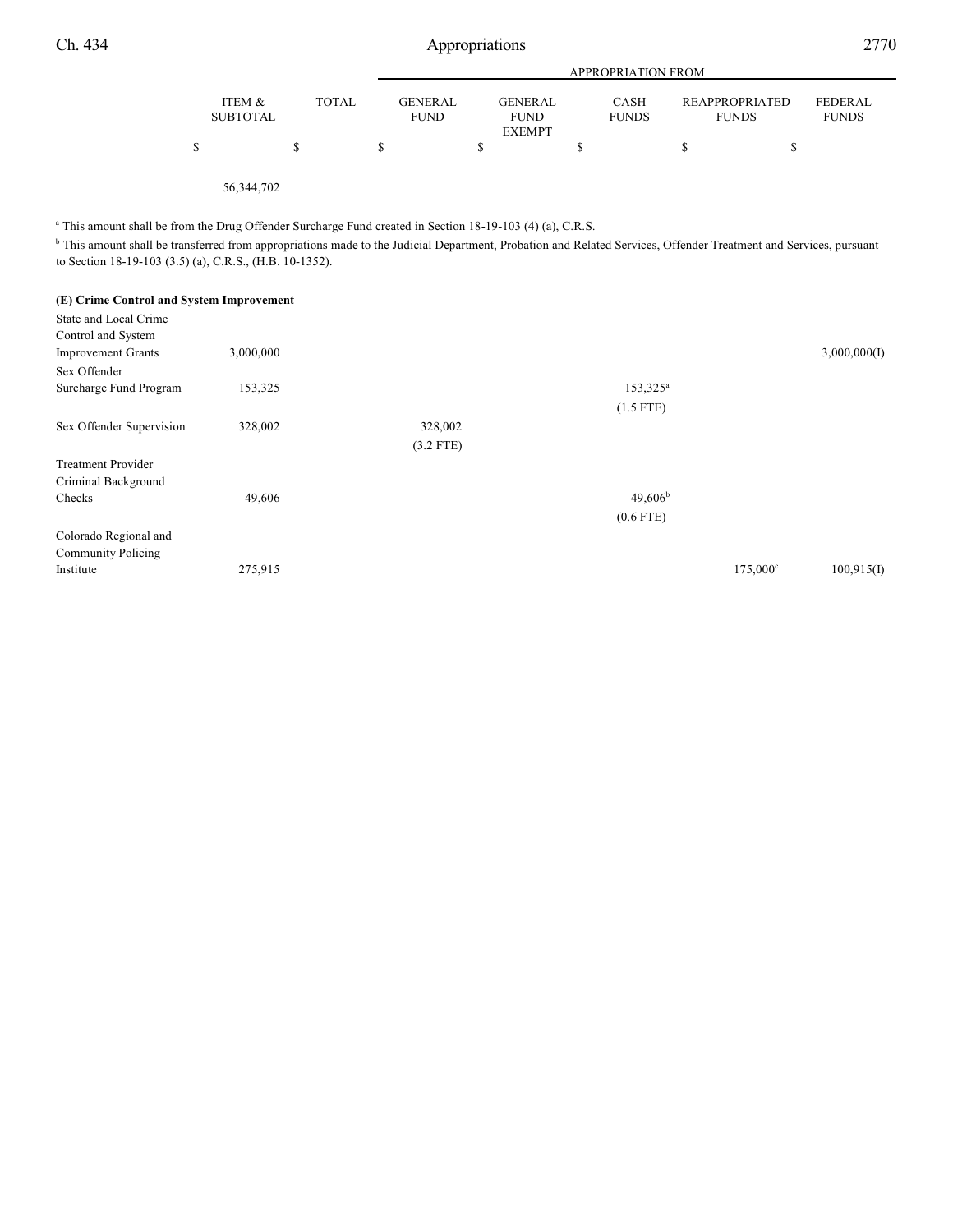| <b>Federal Grants</b>     | 4,800,000 | $(2.5$ FTE)            | $(1.5$ FTE)<br>4,800,000(I)<br>$(17.5$ FTE) |
|---------------------------|-----------|------------------------|---------------------------------------------|
| Criminal Justice Training |           |                        |                                             |
| Fund                      | 207,351   | $207,351$ <sup>d</sup> |                                             |
|                           |           | $(0.5$ FTE)            |                                             |
| MacArthur Foundation      |           |                        |                                             |
| Grant                     | 75,000    | $75,000^{\circ}$       |                                             |
| Methamphetamine Abuse     |           |                        |                                             |
| Task Force Fund           | 20,000    | $20,000$ <sup>f</sup>  |                                             |
|                           | 8,909,199 |                        |                                             |

<sup>a</sup> This amount shall be from the Sex Offender Surcharge Fund created in Section 18-21-103 (3), C.R.S.

<sup>b</sup> This amount shall be from the Domestic Violence Offender Treatment Provider Fund created in Section 16-11.8-104 (2) (b), C.R.S., AND THE SEX OFFENDER TREATMENT PROVIDER FUND CREATED IN SECTION 16-11.7-106 (6), C.R.S.

<sup>c</sup> This amount shall be transferred from appropriations made to the Department of Law, Criminal Justice and Appellate, for Peace Officer Standards and Training Board Support.

<sup>d</sup> This amount shall be from the Criminal Justice Training Fund created in Section 24-33.5-503.5 (2), C.R.S.

 $\degree$  This amount shall be from private grant funds received from the MacArthur Foundation.

<sup>f</sup> This amount shall be from the Methamphetamine Abuse Prevention, Intervention, and Treatment Cash Fund created in Section 18-18.5-105 (1) (a), C.R.S.

83,154,380

#### **(5) COLORADO BUREAU OF INVESTIGATION 1**

**(A) Administration**

| Personal Services | 355,778 | 287,276     | 68,502 <sup>a</sup> |
|-------------------|---------|-------------|---------------------|
|                   |         | $(3.0$ FTE) | $(1.0$ FTE)         |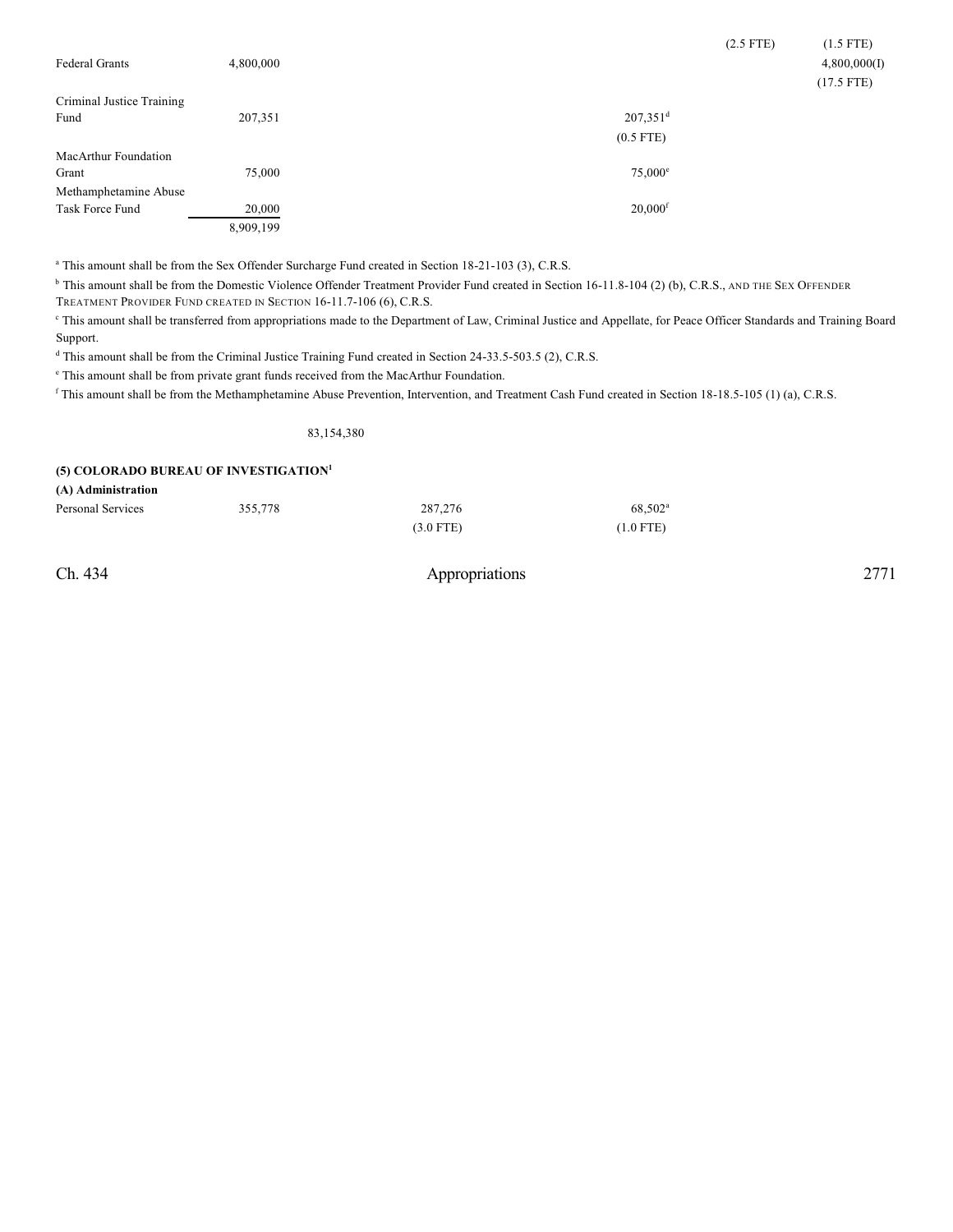|                                 |                           |              | <b>APPROPRIATION FROM</b>     |                                                |                             |                                       |                                |  |  |
|---------------------------------|---------------------------|--------------|-------------------------------|------------------------------------------------|-----------------------------|---------------------------------------|--------------------------------|--|--|
|                                 | ITEM &<br><b>SUBTOTAL</b> | <b>TOTAL</b> | <b>GENERAL</b><br><b>FUND</b> | <b>GENERAL</b><br><b>FUND</b><br><b>EXEMPT</b> | <b>CASH</b><br><b>FUNDS</b> | <b>REAPPROPRIATED</b><br><b>FUNDS</b> | <b>FEDERAL</b><br><b>FUNDS</b> |  |  |
|                                 | \$                        | \$           | S                             | \$                                             | \$                          | \$                                    | \$                             |  |  |
| <b>Operating Expenses</b>       | 24,706                    |              | 13,729                        |                                                | $10,977$ <sup>a</sup>       |                                       |                                |  |  |
| Vehicle Lease Payments          | 290,708                   |              | 262,230                       |                                                | $12,165^a$                  | $15,155^{\rm b}$                      | 1,158(I)                       |  |  |
| <b>Federal Grants</b>           | 829,795                   |              |                               |                                                |                             |                                       | 829,795(I)                     |  |  |
|                                 |                           |              |                               |                                                |                             |                                       | $(3.0$ FTE)                    |  |  |
| <b>Indirect Cost Assessment</b> | 405,057                   |              |                               |                                                | 280,506 <sup>c</sup>        | $104,993$ <sup>d</sup>                | 19,558(I)                      |  |  |
|                                 | 1,906,044                 |              |                               |                                                |                             |                                       |                                |  |  |
|                                 |                           |              |                               |                                                |                             |                                       |                                |  |  |

<sup>a</sup> Of these amounts, \$79,479 shall be from the Colorado Bureau of Investigation Identification Unit Fund created in Section 24-33.5-426, C.R.S., and \$12,165 shall be from various sources of cash funds.

 $b$  This amount shall be from Limited Gaming funds appropriated to the Department of Revenue.

 $\degree$  This amount shall be from various sources of cash funds.

<sup>d</sup> Of this amount, \$75,255 shall be from Limited Gaming funds appropriated to the Department of Revenue and \$29,738 shall be from various sources of reappropriated funds.

## **(B) Colorado Crime Information Center (CCIC)**

(1) CCIC Program Support Personal Services 962,484 844,647 117,837<sup>a</sup> (14.8 FTE) (2.2 FTE) Operating Expenses 194,189 121,859 52,397<sup>b</sup> 19,933<sup>c</sup> 1,156,673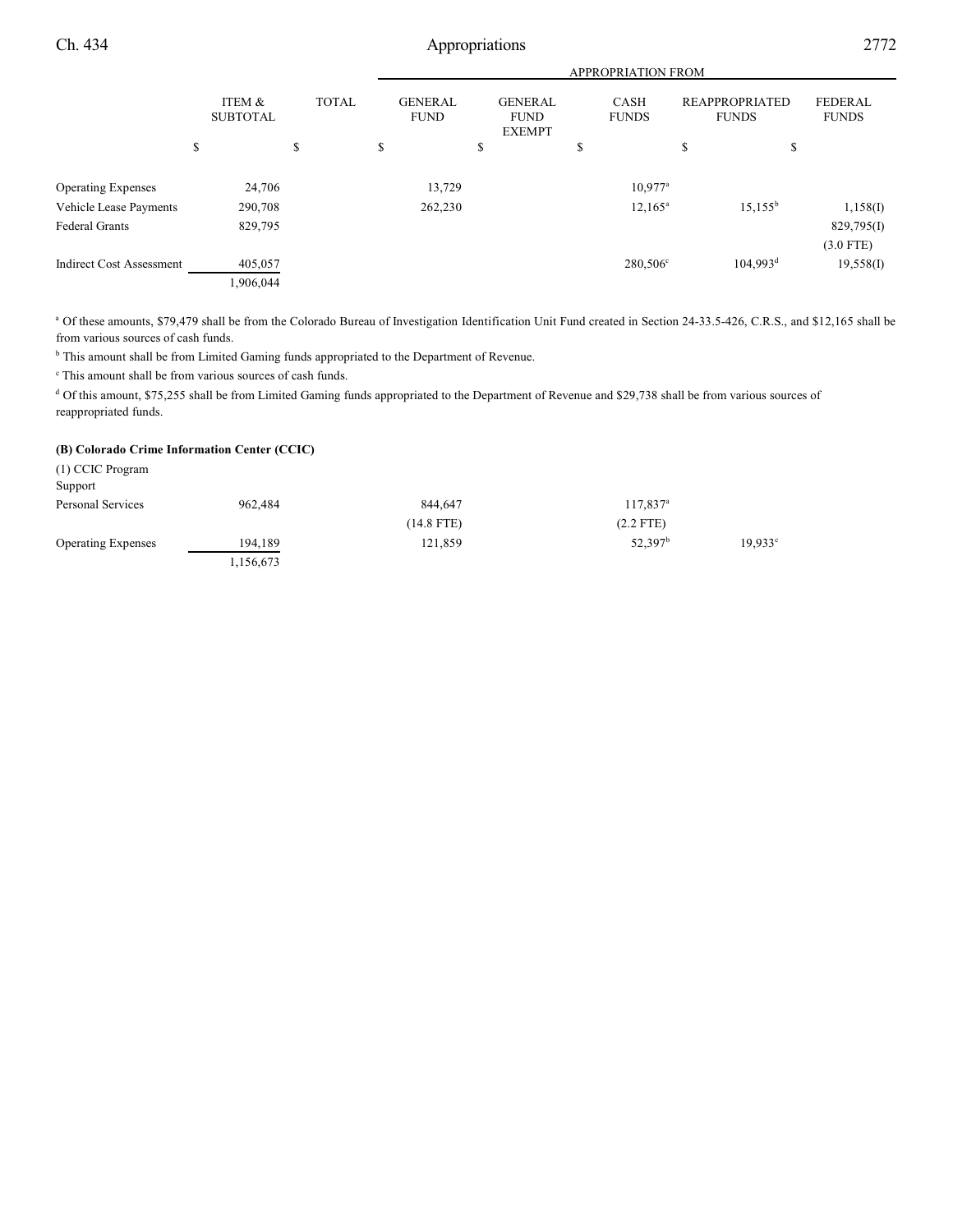<sup>a</sup> Of this amount, \$53,685 shall be from the Sex Offender Registry Fund created in Section 16-22-110 (7), C.R.S., and \$64,152 from fees collected from motor vehicle recyclers pursuant to Section 42-4-2203, C.R.S.

<sup>b</sup> Of this amount, \$39,451 shall be from the Colorado Bureau of Investigation Identification Unit Fund created in Section 24-33.5-426, C.R.S., \$6,776 shall be from the Sex Offender Registry Fund created in Section 16-22-110 (7), C.R.S., and \$6,170 shall be from fees collected from motor vehicle recyclers pursuant to Section 42-4-2203, C.R.S.

<sup>c</sup> This amount shall be from the Colorado Bureau of Investigation Identification Unit Fund created in Section 24-33.5-426, C.R.S., from fees collected from other state agencies.

| $(2)$ igentification      |           |              |                        |                      |
|---------------------------|-----------|--------------|------------------------|----------------------|
| Personal Services         | 3,195,919 | 1,155,085    | 1,793,276 <sup>a</sup> | 247,558 <sup>b</sup> |
|                           |           | $(21.8$ FTE) | $(25.7$ FTE)           | $(6.1$ FTE)          |
| <b>Operating Expenses</b> | 5,198,999 | 244,510      | 2,485,124 <sup>a</sup> | $2,469,365^b$        |
| Lease/Lease Purchase      |           |              |                        |                      |
| Equipment                 | 591,235   |              | 378,392 <sup>a</sup>   | $212,843^b$          |
|                           | 8,986,153 |              |                        |                      |
|                           |           |              |                        |                      |

<sup>a</sup> These amounts shall be from the Colorado Bureau of Investigation Identification Unit Fund created in Section 24-33.5-426, C.R.S., from fingerprint and name check processing fees collected from non-state agencies.

<sup>b</sup> These amounts OF THESE AMOUNTS, \$2,669,989 shall be from the Colorado Bureau of Investigation Identification Unit Fund created in Section 24-33.5-426, C.R.S., from fingerprint and name check processing fees collected from other state agencies. AGENCIES, AND \$259,777 SHALL BE FROM AN APPROPRIATION TO THE DEPARTMENT OF REVENUE FROM THE MEDICAL MARIJUANA LICENSE CASH FUND CREATED IN SECTION 12-43.3-501 (1), C.R.S.

| (3) Information |           |         |                      |                   |
|-----------------|-----------|---------|----------------------|-------------------|
| Technology      | 1,709,060 | 840,873 | 758,587 <sup>a</sup> | $109,600^{\rm b}$ |
|                 |           |         |                      |                   |
|                 |           |         |                      |                   |
|                 |           |         |                      |                   |

(2) Identification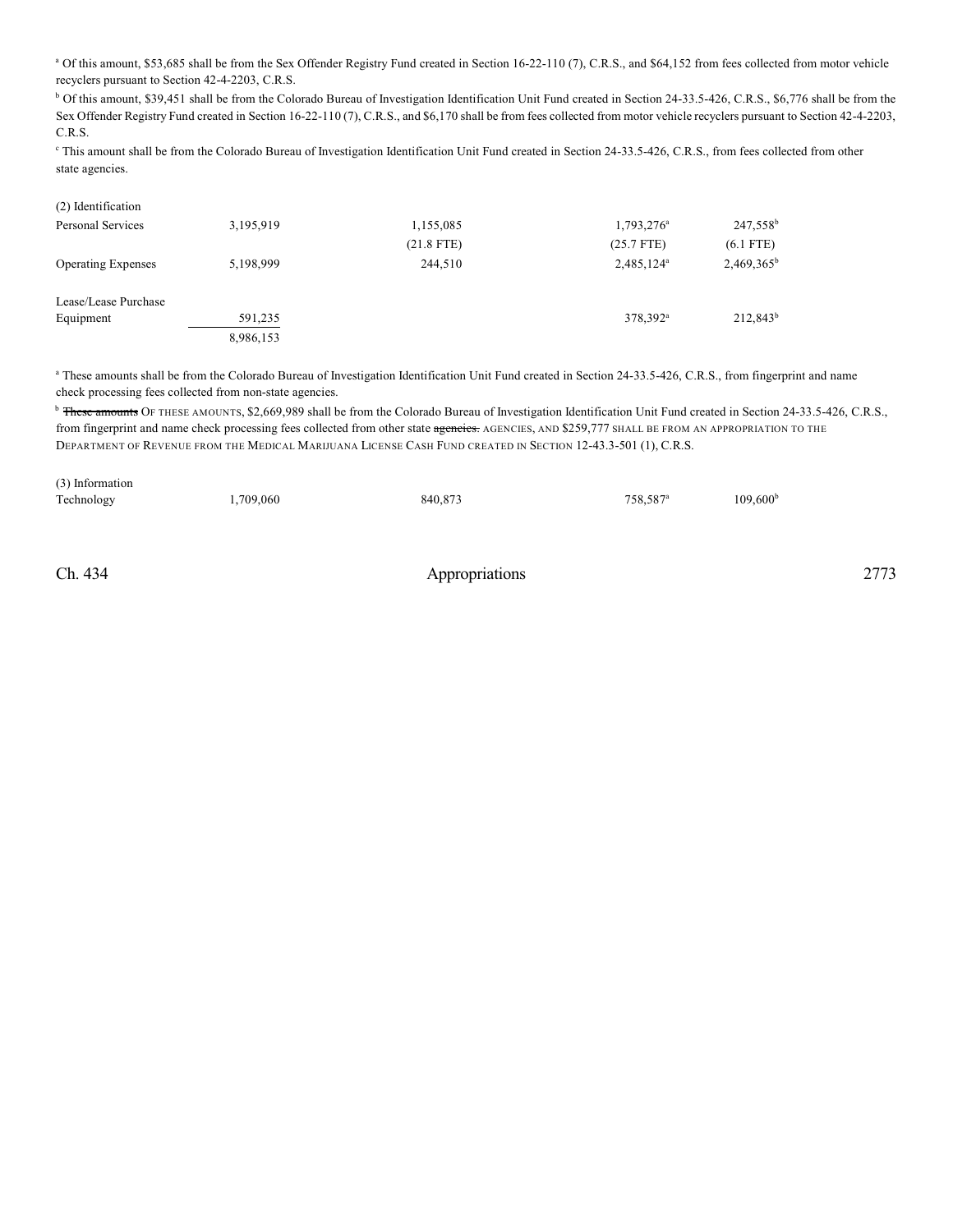|                           |       |                               | APPROPRIATION FROM            |                             |                                       |                                |  |  |  |
|---------------------------|-------|-------------------------------|-------------------------------|-----------------------------|---------------------------------------|--------------------------------|--|--|--|
| ITEM &<br><b>SUBTOTAL</b> | TOTAL | <b>GENERAL</b><br><b>FUND</b> | <b>GENERAL</b><br><b>FUND</b> | <b>CASH</b><br><b>FUNDS</b> | <b>REAPPROPRIATED</b><br><b>FUNDS</b> | <b>FEDERAL</b><br><b>FUNDS</b> |  |  |  |
|                           |       |                               | <b>EXEMPT</b>                 |                             |                                       |                                |  |  |  |
|                           |       |                               |                               |                             |                                       |                                |  |  |  |

<sup>a</sup> Of this amount, \$631,875 shall be from the Colorado Bureau of Investigation Identification Unit Fund created in Section 24-33.5-426, C.R.S., from fingerprint and name check processing fees collected from non-state agencies, \$101,885 shall be from the Sex Offender Registry Fund created in Section 16-22-110 (7), C.R.S., and \$24,827 shall be from various sources of cash funds.

<sup>b</sup> Of this amount, \$54,800 shall be from an appropriation to the Department of Public Health and Environment from the Medical Marijuana Program Cash Fund created in Section 25-1.5-106 (16), C.R.S., and \$54,800 shall be from an appropriation to the Department of Revenue from the Medical Marijuana License Cash Fund created in Section 12-43.3-501 (1), C.R.S.

#### **(C) Laboratory and Investigative Services**

| Personal Services         | 8,285,561  | 7,484,631    | $168,407$ <sup>a</sup>   | $632,523^b$       |
|---------------------------|------------|--------------|--------------------------|-------------------|
|                           |            | $(92.8$ FTE) | $(3.8$ FTE)              | $(7.0$ FTE)       |
| <b>Operating Expenses</b> | 4,220,691  | 2,368,532    | $1,726,857$ <sup>a</sup> | $125,302^{\circ}$ |
| Complex Financial         |            |              |                          |                   |
| Fraud Unit                | 642.992    |              | 642.992 <sup>d</sup>     |                   |
|                           |            |              | $(7.0$ FTE)              |                   |
| Lease/Lease               |            |              |                          |                   |
| Purchase Equipment        | 439,196    | 439,196      |                          |                   |
|                           | 13,588,440 |              |                          |                   |

<sup>a</sup> These amounts shall be from the Offender Identification Fund created in Section 24-33.5-415.6 (1), C.R.S.

<sup>b</sup> This amount shall be from Limited Gaming funds appropriated to the Department of Revenue.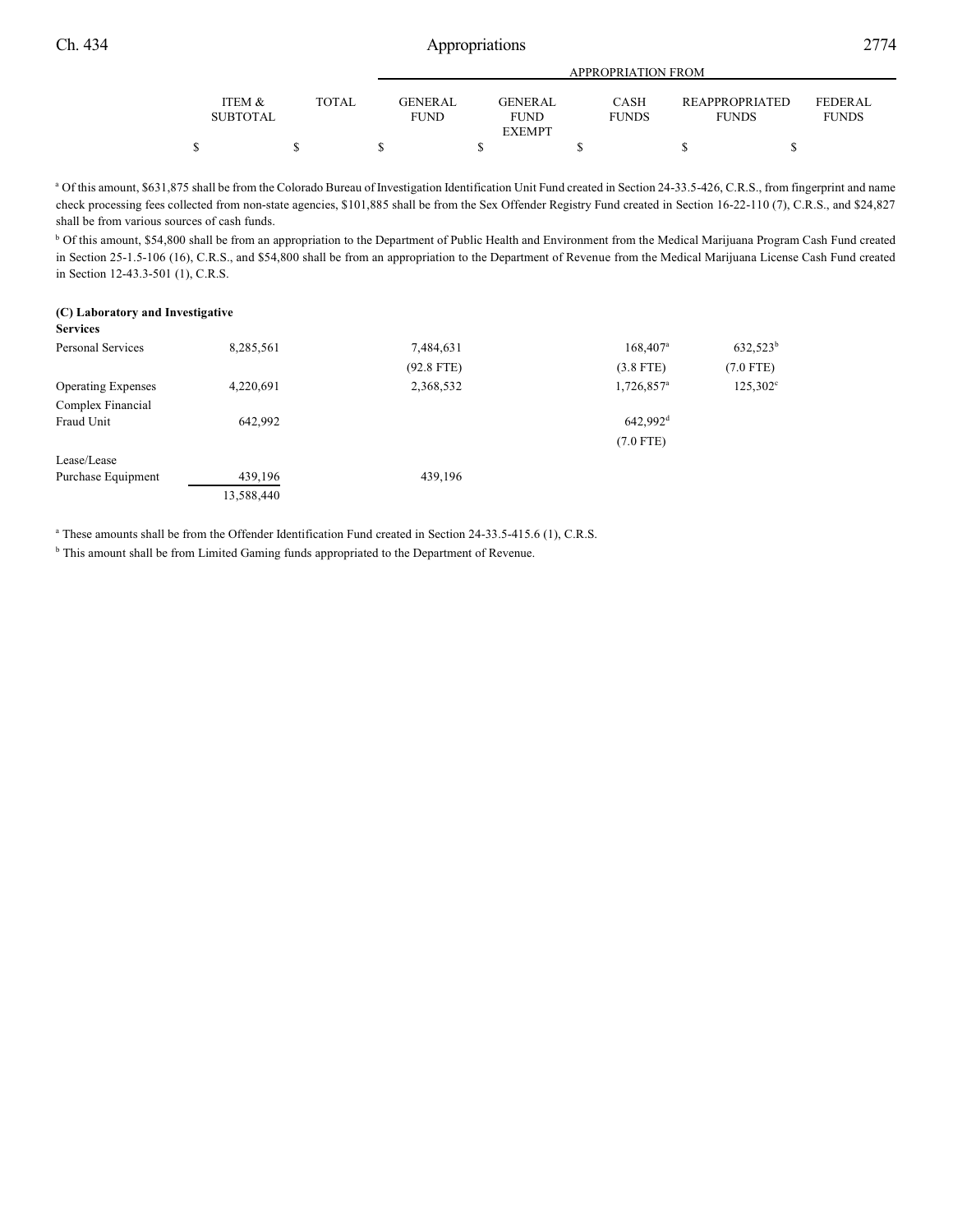Of this amount, \$106,974 shall be from Limited Gaming funds appropriated to the Department of Revenue and \$18,328 shall be from the Division of Criminal Justice, <sup>c</sup> Victims Assistance Sub-program.

<sup>d</sup> This amount shall be from the Colorado Identity Theft and Financial Fraud Cash Fund created in Section 24-33.5-1707 (1) (a), C.R.S.

|                           |            | (D) State Point of Contact - National Instant Criminal Background Check Program |                      |
|---------------------------|------------|---------------------------------------------------------------------------------|----------------------|
| Personal Services         | 1,312,023  | 1,086,212                                                                       | 225,811 <sup>a</sup> |
|                           |            | $(22.0$ FTE)                                                                    | $(4.4$ FTE)          |
| <b>Operating Expenses</b> | 361,248    | 300.744                                                                         | $60.504^{\text{a}}$  |
|                           | 1,673,271  |                                                                                 |                      |
|                           | 29,019,641 |                                                                                 |                      |
|                           |            |                                                                                 |                      |

<sup>a</sup> These amounts shall be from permit application fees collected pursuant to Section 18-12-205 (2) (b), C.R.S.

| <b>TOTALS PART XVII</b> |                          |              |                             |              |                 |
|-------------------------|--------------------------|--------------|-----------------------------|--------------|-----------------|
| (PUBLIC SAFETY)         | <del>\$272,658,804</del> | \$84,081,985 | <del>\$135,447,278</del> *  | \$25,064,507 | $$28.065.034^b$ |
|                         | \$273,982,783            | \$84,338,122 | $$136,496,137$ <sup>a</sup> | \$25,083,490 |                 |

<sup>a</sup> Of this amount, \$105,474,910 \$105,755,507 is from the Highway Users Tax Fund pursuant to Section 43-4-201 (3) (a) (III) (C), C.R.S.

<sup>b</sup> This amount contains an (I) notation.

**FOOTNOTES** -- The following statements are referenced to the numbered footnotes throughout section 2.

1 Department of Corrections, Management, Executive Director's Office Subprogram; Department of Human Services, Mental Health and Alcohol and Drug Abuse Services, Alcohol and Drug Abuse Division; and Division of Youth Corrections; Judicial Department, Probation and Related Services; and Department of Public Safety, Division of Criminal Justice; and Colorado Bureau of Investigation -- State agencies involved in multi-agency programs requiring separate appropriations to each agency are requested to designate one lead agency to be responsible for submitting a comprehensive annual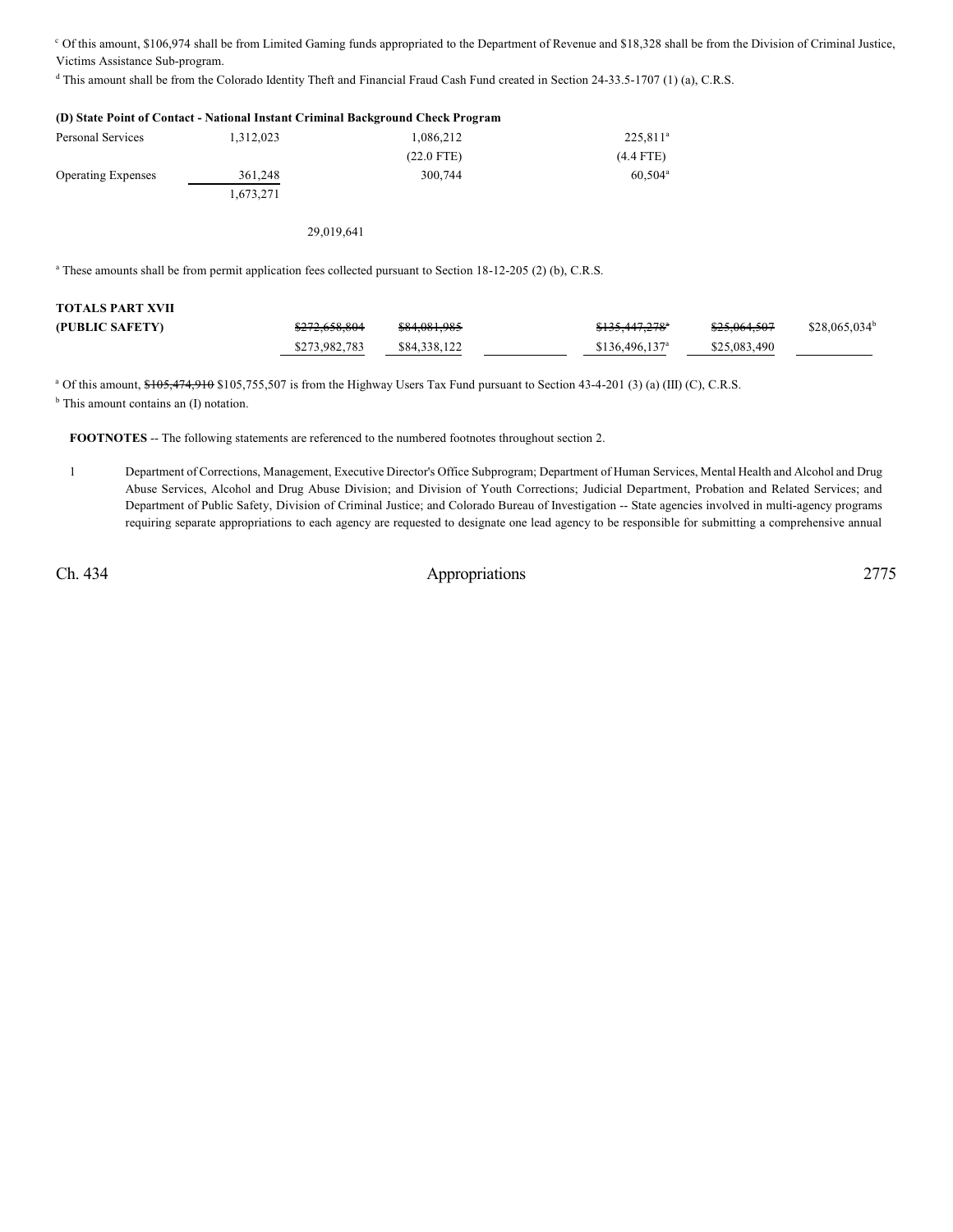49 Department of Public Safety, Division of Criminal Justice, Community Corrections, Community Corrections Placement – This appropriation assumes the daily rates and average daily caseloads listed in the following table. The base rate for standard nonresidential services is a weighted average of the rates for four different levels of service. The appropriation also assumes that community corrections providers will collect client fees of up to \$17 per day for residential placements and up to \$3 per day for nonresidential placements. Pursuant to its authority to administer and execute contracts under Section 17-27-108, C.R.S., the Division of Criminal Justice is requested to ensure that every reasonable effort is made to achieve such collections.

| <b>Placement Type</b>                   | Rates       |                     |         | Caseload         |                   |        | <b>Funds</b> |
|-----------------------------------------|-------------|---------------------|---------|------------------|-------------------|--------|--------------|
|                                         | <b>Base</b> | <b>Differential</b> | Total   | <b>Diversion</b> | <b>Transition</b> | Parole |              |
| <b>Standard Residential</b>             | \$37.74     | \$0.00              | \$37.74 | 1.270.0          | 1,541.5           | 70.0   | \$39,692,951 |
| Intensive Residential Treatment         | \$37.74     | \$17.78             | \$55.52 | 43.0             | 42.0              | 35.0   | \$2,431,776  |
| <b>Inpatient Therapeutic Community</b>  | \$37.74     | \$14.34             | \$52.08 | 114.0            | 69.0              | 5.0    | \$3,573,730  |
| Residential Dual Diagnosis Treatment    | \$37.74     | \$33.02             | \$70.76 | 50.0             | 54.0              | 20.0   | \$3,202,598  |
| John Eachon Re-entry Program            | \$37.74     | \$52.80             | \$90.54 | 0.0              | 15.0              | 0.0    | \$495,706    |
| Sex Offender Residential                | \$37.74     | \$33.02             | \$70.76 | 8.0              | 8.0               | 10.0   | \$671,512    |
| Standard Non-residential                | \$5.12      | \$0.00              | \$5.12  | 970.0            | 0.0               | 0.0    | \$1,812,736  |
| <b>Outpatient Day Treatment</b>         | \$33.27     | \$0.00              | \$33.27 | 8.0              | 0.0               | 0.0    | \$97,148     |
| <b>Outpatient Therapeutic Community</b> | \$13.32     | \$0.00              | \$13.32 | 52.0             | 52.0              | 0.0    | \$505,627    |
| Total                                   |             |                     |         | 2,515.0          | 1.781.5           | 140.0  | \$52,483,784 |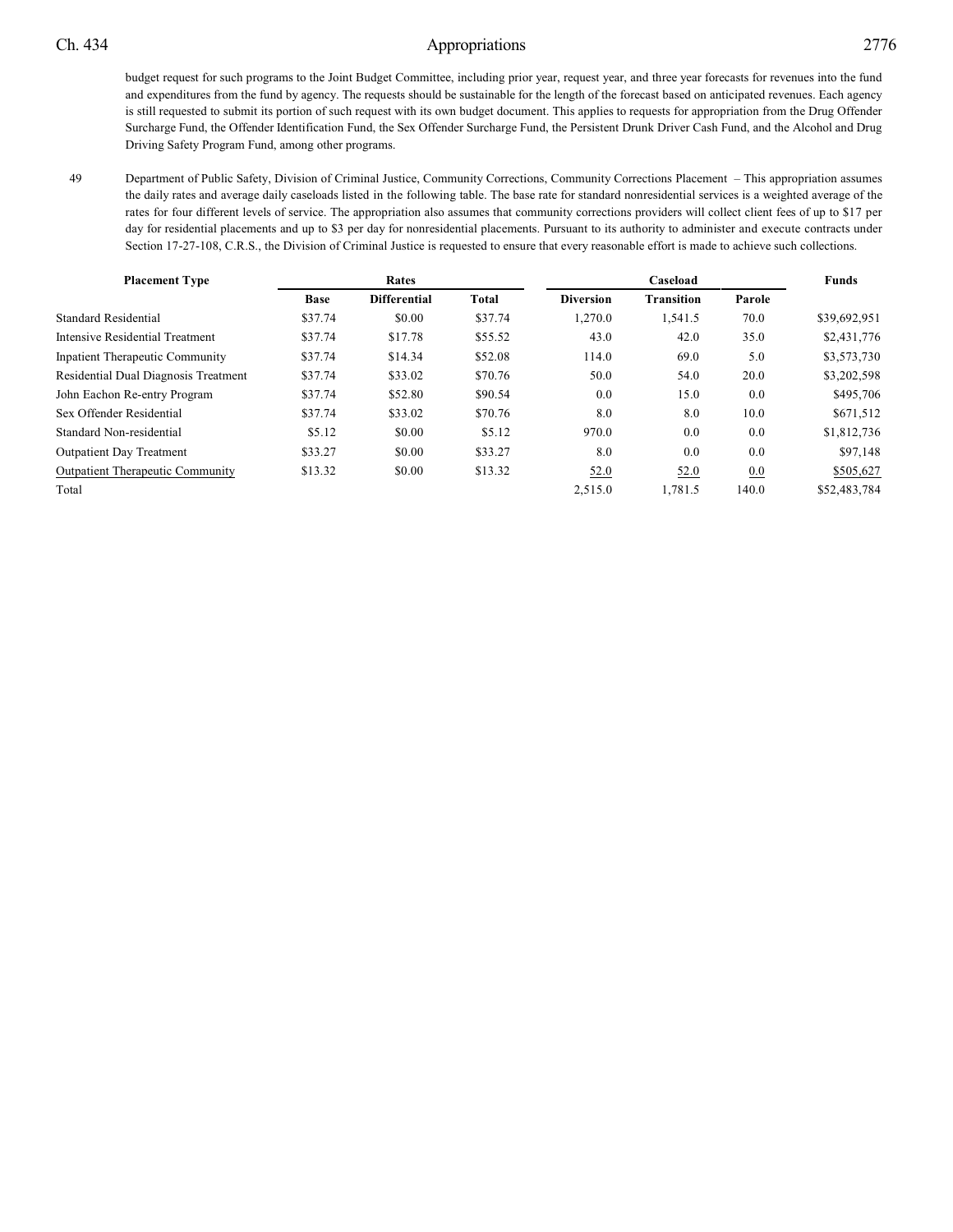**SECTION 2. Appropriation to the department of public safety for the fiscal year beginning July 1, 2012.** In Session Laws of Colorado 2012, section 58 of chapter 240 (HB 12-1283), **amend** (1), (2), (3), and (5) as follows:

Section 58. **Appropriation.** (1) In addition to any other appropriation, there is hereby appropriated, to the department of public safety, for the fiscal year beginning July 1,  $2012$ , the sum of  $\frac{2739}{284}$ ,  $\frac{284}{770}$ ,  $801$ , or so much thereof as may be necessary, for allocation to the executive director's office for administration related to the implementation of this act. Of said sum, \$31,517 IS FROM THE GENERAL FUND, \$268,032 is from various cash funds, \$274,749 is from various reappropriated funds, and \$196,503 is from federal funds.

(2) In addition to any other appropriation, there is hereby appropriated, to the department of public safety, for the fiscal year beginning July 1, 2012, the sum of \$8,932,916 \$9,541,116 and 65.4 FTE, or so much thereof as may be necessary, for allocation to the division of fire prevention and control related to the implementation of this act. Of said sum,  $\frac{$457,802}{$1,066,002}$  is from the general fund, \$3,250,000 is from the wildfire preparedness fund created in  $24-33.5-1226(4)$ (a), Colorado Revised Statutes, \$1,614,500 is from the public school construction and inspection cash fund created in section 24-33.5-1207.7, Colorado Revised Statutes, \$1,000,000 is from the emergency fire fund created in section  $24-33.5-1220(2)(a)$ , Colorado Revised Statutes, \$850,000 is from the wildland fire equipment repair cash fund created in section 24-33.5-1220 (3), Colorado Revised Statutes, \$150,000 is from the wildfire emergency response fund created in section 23-31-309 (3) (a), Colorado Revised Statutes, \$100,000 is from the wildland fire cost recovery fund created in section 24-33.5-1220 (4), Colorado Revised Statutes, \$1,008,744 is from various sources of cash funds, \$161,038 is reappropriated funds from limited gaming funds appropriated to the department of revenue, and \$340,832 is from federal funds.

(3) In addition to any other appropriation, there is hereby appropriated, to the department of public safety, for the fiscal year beginning July 1, 2012, the sum of \$19,869,798 \$20,243,292 and 28.9 FTE, or so much thereof as may be necessary, for allocation to the division of homeland security and emergency management, office of emergency management related to the implementation of this act. Ofsaid sum, \$622,565 \$996,059 is from the general fund, \$4,500,000 is from the disaster emergency fund created in section 24-33.5-706 (2) (a), Colorado Revised Statutes, \$10,988 is from fees paid for emergency training programs pursuant to sections 24-32-2105 (6) and 24-32-2106 (6), Colorado Revised Statutes, \$75,228 is from reappropriated funds from appropriations to the department of local affairs, division of local governments, field services, for local government mineral and energy impact grants and disbursements, and \$14,661,017 is from federal funds.

(5) In addition to any other appropriation, there is hereby appropriated, to the department of public safety, for the fiscal year beginning July 1, 2012, the sum of  $\overline{$10,329,874 $10,426,005}$  and 8.0 FTE, or so much thereof as may be necessary, for allocation to the division of homeland security and emergency management, office of preparedness related to the implementation of this act. Of said sum, \$128,669 \$224,800 is from the general fund and \$10,201,205 is from federal funds.